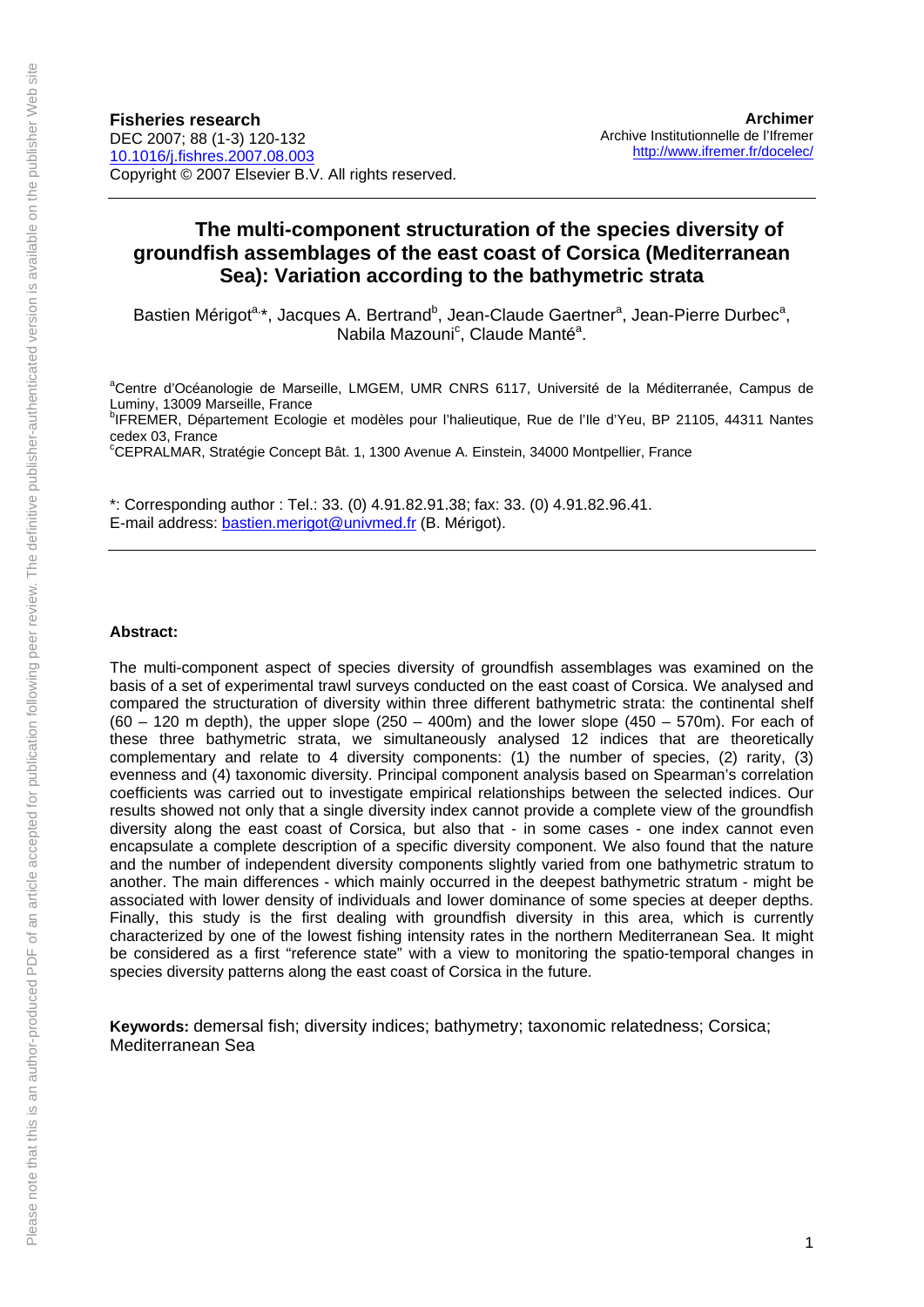### **1. Introduction**

Interest in biological diversity has recently increased in response to the damage caused to ecosystems by anthropic activities. However, despite the growing awareness that species diversity is a complex concept which requires measures that take into account several aspects of diversity (Purvis and Hector, 2000; Magurran, 2004), most marine field studies are still focusing on a single or - at best - a very limited number of diversity components (mainly species richness and evenness). In addition, despite the fact that each diversity component could be analysed through various indices which differ with regard to their theoretical properties (Peet, 1974; Gaston, 1994; Beisel et al., 2003; Clarke and Warwick, 1998, 2001), empirical relationships between indices within and between components have been very little studied. To our knowledge, field studies comparing the properties of indices within a single diversity component have exclusively focused on species evenness (Ricotta et al, 2001; Beisel et al., 2003). Moreover, the few studies that have proposed the simultaneous analysis of several diversity components did not consider the taxonomic relatedness between species (Beisel et al., 1998; Wilsey et al., 2005) with the exception of a recent study (Mérigot et al., 2007).

 The number of dimensions to describe variation in diversity may depend on underlying environmental gradients to which each diversity index responds (Wilsey et al., 2005). These authors suggested that future studies should investigate how environmental gradients affect the strength and form of the association among diversity components. For conservation purposes, the analysis and the comparison of the structuration of species diversity in different environmental situations is of particular interest with a view to monitoring and managing species diversity within the frame of integrated management (Mazouni, 2006). Such studies have not yet been undertaken even for factors known to play a dominant role in determining the structuration of the species composition of groundfish assemblages, such as the bathymetry (Bianchi, 1992; Fujita et al., 1995; Moranta et al., 1998; Ungaro et al., 1999; Gaertner et al., 2002; Magnussen, 2002).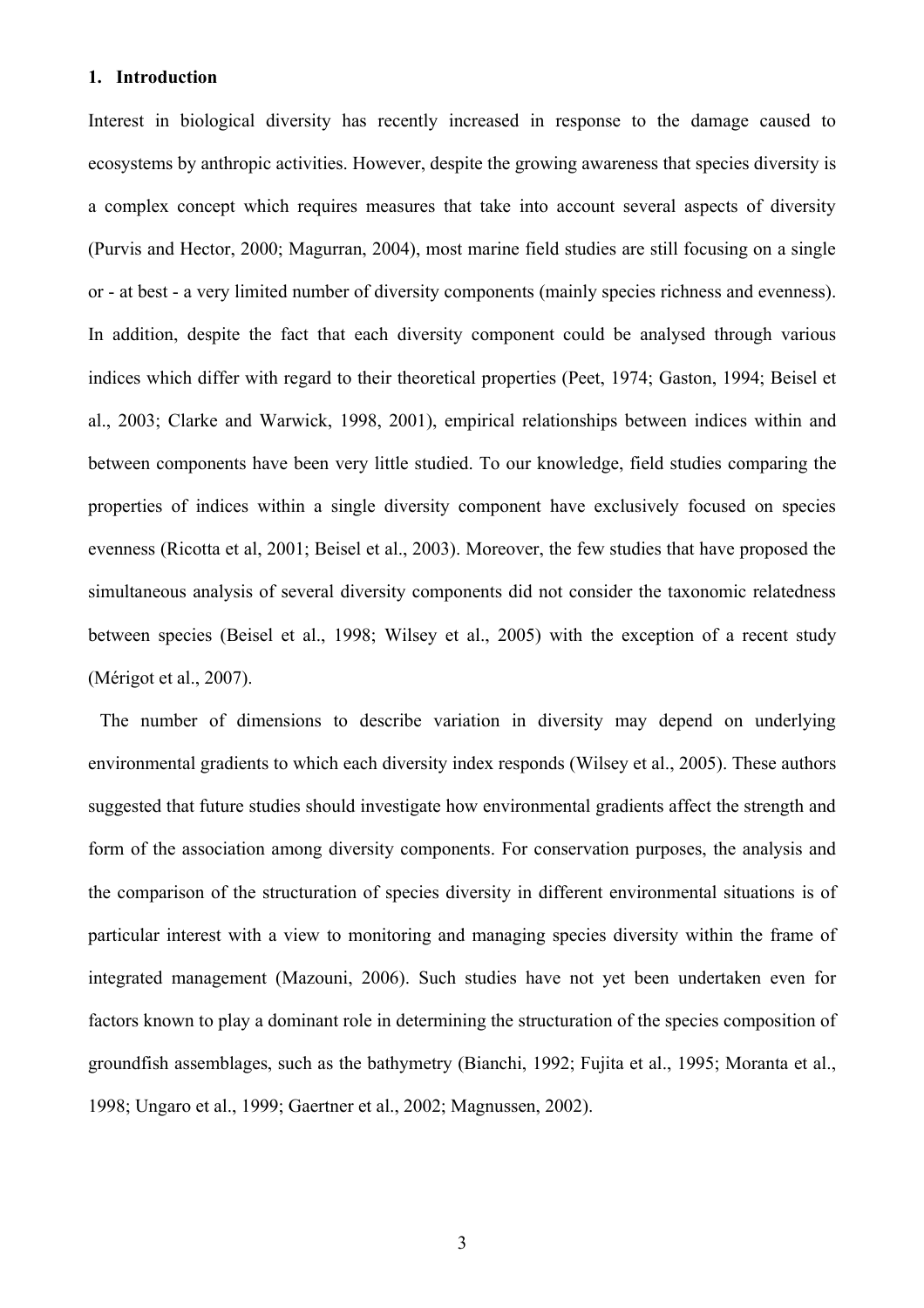In the Mediterranean Sea, the few studies dedicated to Mediterranean groundfish diversity have mainly focused a very few components such as species richness and evenness (Blanchard, 2001; Labropoulou and Papaconstantinou, 2004; Colloca et al., 2003; Gaertner et al., 2005a). The work of Gristina et al. (2006) is the only one to consider taxonomic diversity in the analyses dedicated to fishing pressure on groundfish assemblages in the Strait of Sicily. This general lack of knowledge is particularly striking for the east coast of Corsica. To date, only one study has offered an initial quantified picture of groundfish diversity in this area but it was restricted to analysis of the species richness component (Gaertner et al., 2007). Because it is among the least intensively fished areas in the whole of the northern Mediterranean Sea (Relini et al., 1999), improving our knowledge of patterns of groundfish diversity is particularly important in this region. Such findings could be considered as a reference base with regard to the northern Mediterranean Sea with a view to monitoring the influence of fisheries on diversity in the future. This is particularly a striking point in the context of the European Marine Strategy where fish will be used to define the status of marine eco-region.

In this context, we analysed data recently collected during the MEDITS project (Mediterranean International Trawl Survey; Bertrand et al., 2002a) which provide a first opportunity to analyse the multi-component aspect of species diversity of groundfish assemblages in this region. We have investigated species diversity of the groundfish assemblages through the simultaneous analysis of four of its main components (species richness, evenness, rarity and taxonomic diversity) in three bathymetric strata. The questions addressed in this study are:

- i) What are the components of diversity which provide a complementary view of the species diversity of groundfish assemblages? Are there some redundant indices between and within the different components?
- ii) Does the multi-component structure of species diversity vary according to bathymetric strata?

4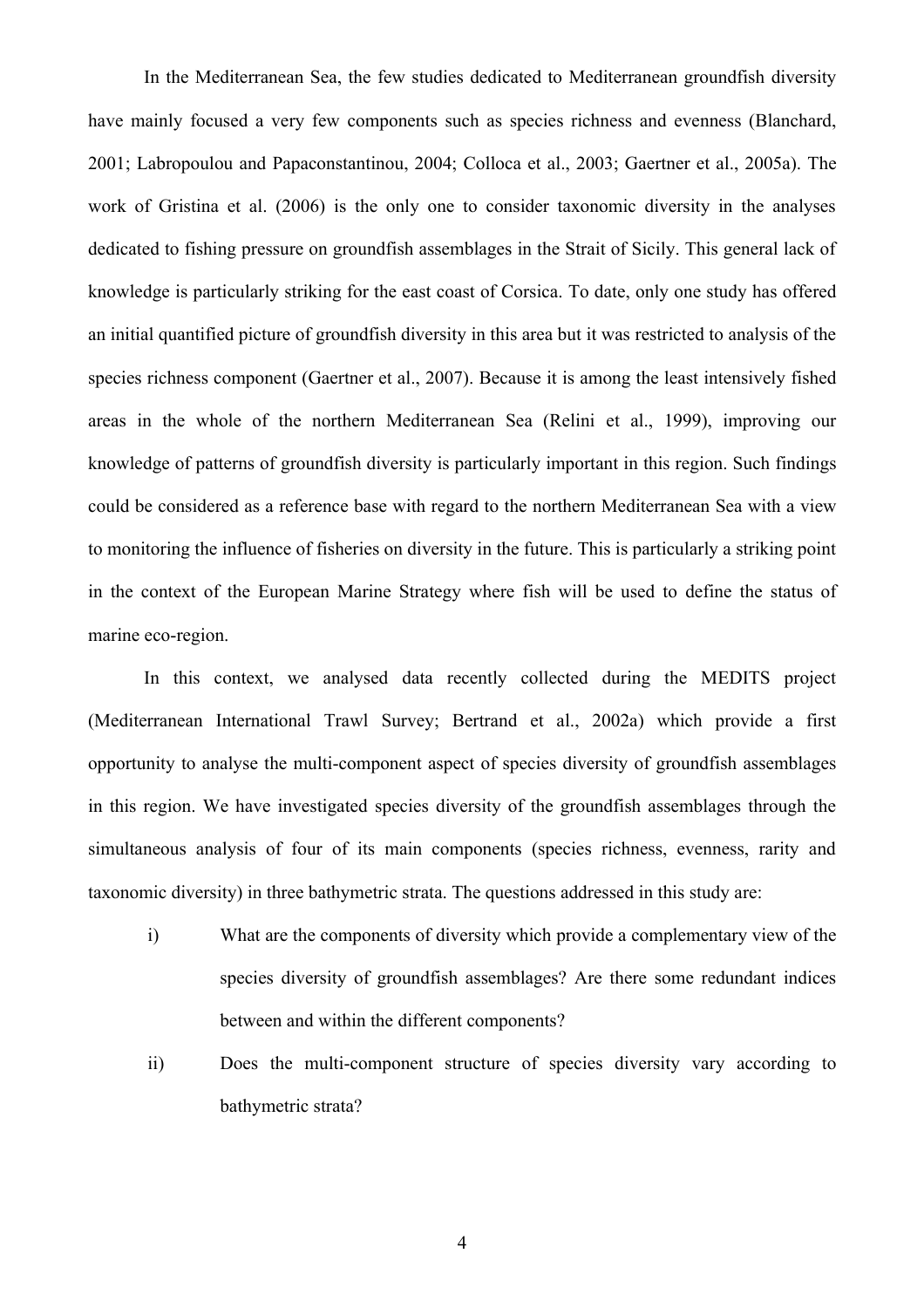### **2. Materials and methods**

# *2.1. Study area and sampling design*

We analysed data collected from five annual bottom trawl surveys performed over the continental shelf and along the slope off the east coast of Corsica within the framework of the MEDITS project (Bertrand et al. 2002a, Fig. 1). Each of these surveys was carried out at the same period of the year (May-June) in 1995 (14 tows) 1996 (18 tows), 1998 (15 tows), 1999 (17 tows) and 2000 (15 tows). The 1997 survey has been excluded in view of the low number of hauls carried out this year due to technical impediments. The sampling procedures for these surveys were standardised according to a common protocol including the use of the same gear and the same sampling strategy for the whole study period (Anon., 1998). A stratified random-sampling design was used, based on bathymetry.

### Fig. 1 here

The standard gear was a bottom trawl net (GOC 73, Fiorentini et al., 1999) with 20 mm cod-end mesh size (stretched mesh). Hauls were performed during daylight hours and their standard duration was 30 min on the continental shelf and 60 min below. The vertical opening of the gear was about 2 m, and its wing spread about 18 m (Bertrand et al., 2002b). Information recorded by an underwater Scanmar system to monitor the trawl geometry (horizontal and vertical openings, contact with the bottom) allowed us to select out the tows that were not properly carried out. During the surveys, all the fish caught were identified at species level and counted.

#### *2.2. Data analysis*

We analysed groundfish diversity separately on the basis of three bathymetric strata: the continental shelf (ranging from 60 to 120 m; 38 tows), the upper slope (ranging from 250 to 400 m; 18 tows) and the lower slope (ranging from 450 to 570 m; 23 tows). These stratum boundaries were slightly reduced in comparison with the ones originally defined during the Medits protocol due to (1) the lack of samples close to original boundaries and (2) the fact that we ruled out trawls showing too many differences in the trawled area (see tests hereafter). Otherwise, each of these three strata were characterized by a specific species composition in groundfishes (Gaertner et al., 2005b). For each of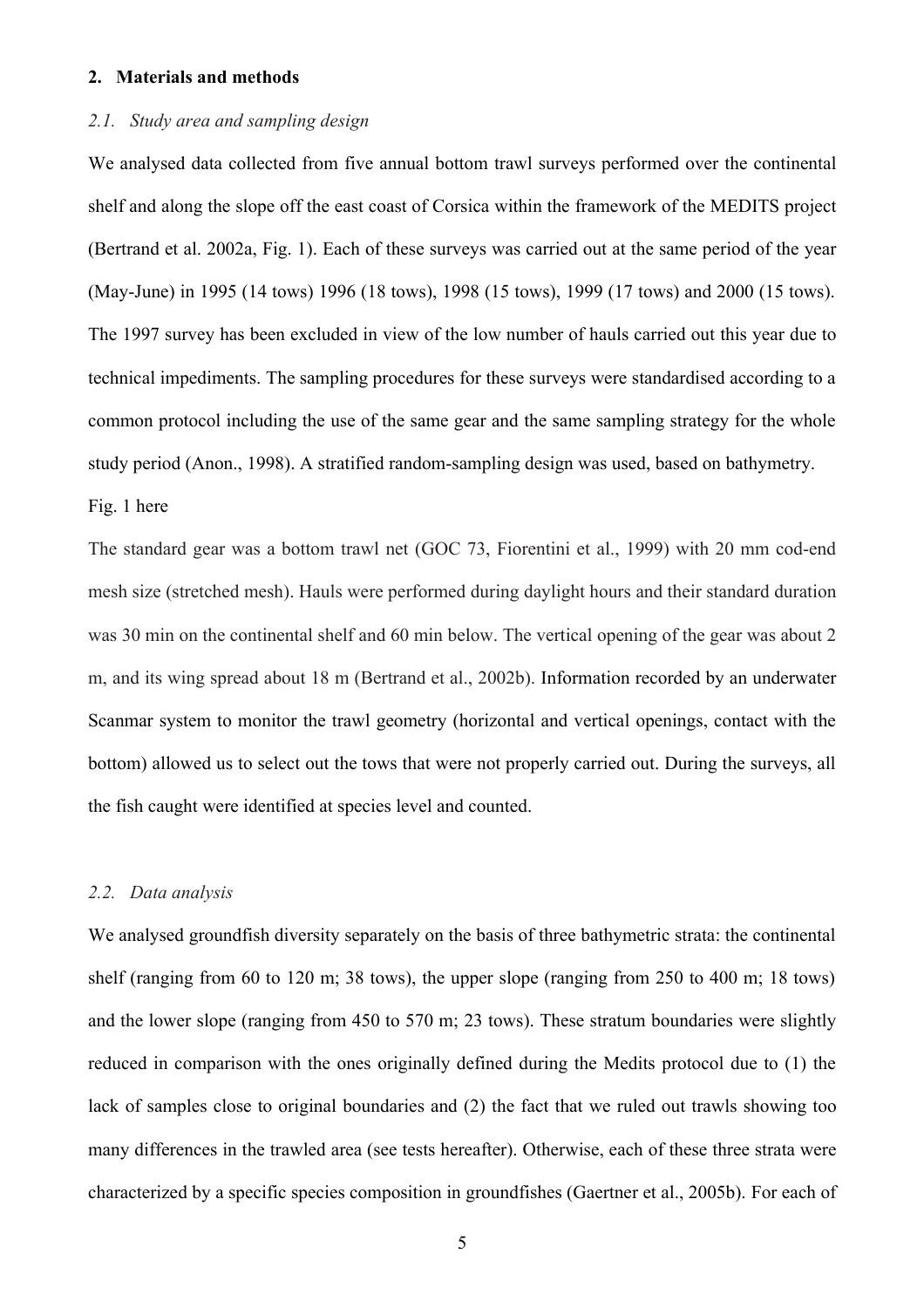these three bathymetric strata we investigated the diversity patterns of demersal fish assemblages through the analysis of four major components: (1) number of species, (2) rarity, (3) evenness and (4) species taxonomy.

### Number of species

The number of species is still the most widely used component for describing diversity in both marine and terrestrial ecosystems (Rosenzweig, 1995; Gaston and Spicer, 1998). Estimates of species richness are highly sensitive to sampling effort (Gaston and Spicer, 1998). Thus, only the tows with close swept areas have been included in the analyses (i.e. 38 tows for the continental shelf, 18 and 23 tows for the upper and the lower slope respectively). For present purposes, we have excluded the tows with a sweep area outside the range  $0.04 - 0.06$  km<sup>2</sup> for the continental shelf, and  $0.08 - 0.13$  km<sup>2</sup> for the upper and lower slopes. A Chi<sup>2</sup> test of independence in the three cases (Chi2  $= 9.73$ , df = 9, p = 0.37; Chi2 = 11.87, df = 9, p = 0.22 and Chi2 = 12.16, df = 9, p = 0.20 respectively) showed no effect of the swept area variation on the number of species collected among the selected tows in each of the three bathymetric strata. This test has been computed on a contingency table crossing four classes for each variable delimited by mean of quantile values. This leads to consider (4-1) x (4-1) = 9 degrees of freedom in the computation of the test. Thus, we can consider the number of species per haul as a measure of species density *S* (Table 1). In addition, we also computed Margalef's species richness index  $D_{mg}$  (Table 1); this index adjusts the number of species according to the total number of individuals sampled in each haul. We chose Margalef's species richness index for its ease of calculation and its widespread use (Magurran, 2004).

#### Rarity

We took into account rarity which is a component extensively used in conservation strategy. This concept is usually defined on the basis of the level of species local abundance or the species range size (occurrence), but whatever the approach used, definitions of rarity are necessarily arbitrary (Gaston, 1994). Manté et al. (2003) proposed several statistical methods for deciding whether or not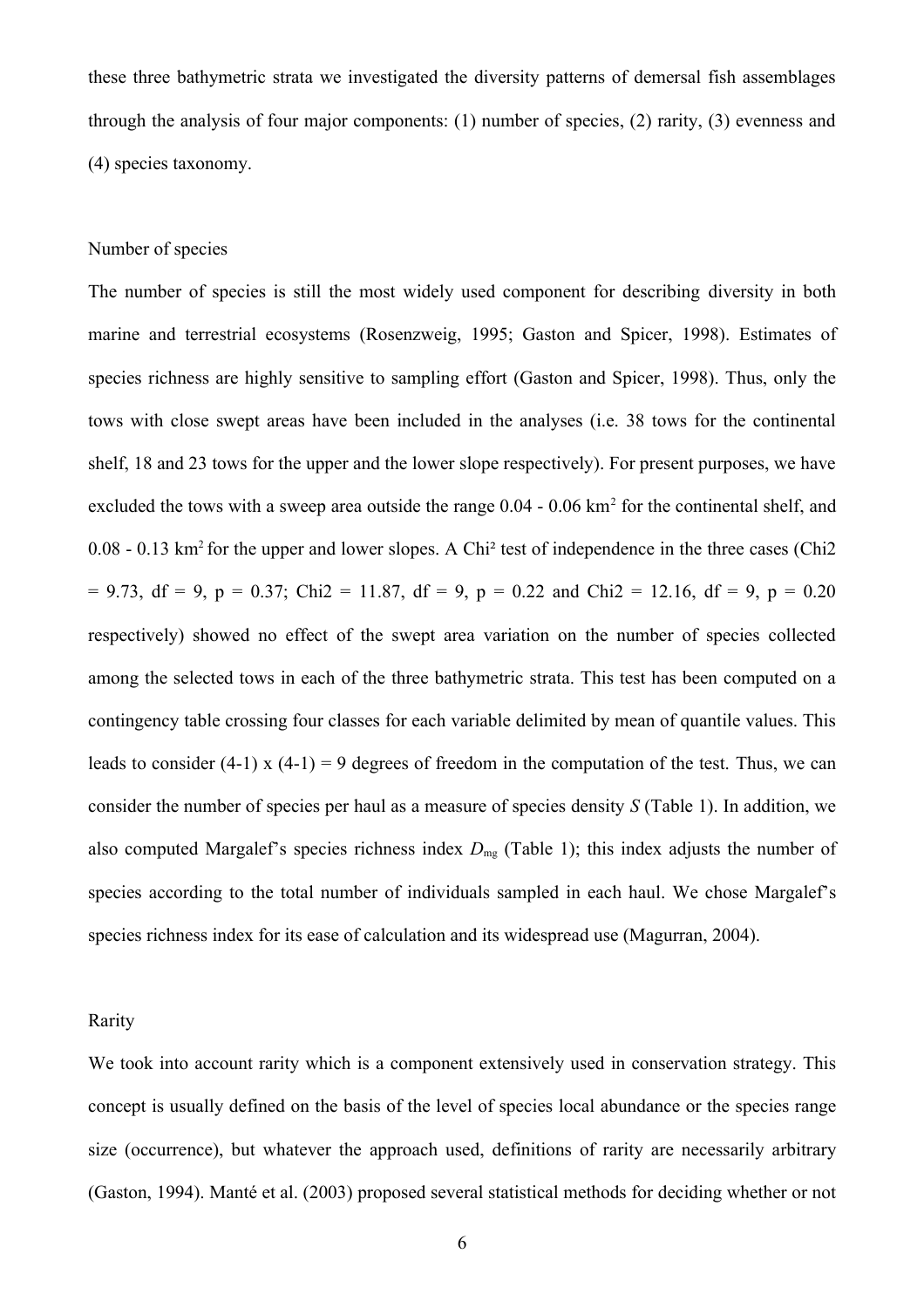a species is rare, according to its abundance in a series of surveys. These methods depend on a "rarity parameter", which should be determined from replicated data. Unfortunately, we did not have replicated tows at our disposal. Furthermore, because species with a restricted occurrence are usually the most vulnerable to environmental change (Thomas and Mallorie, 1985), the occurrence criterion has been the most widely used for conservation purposes. Moreover, in the present work, the high noise associated with trawl surveys limited our ability to estimate the absolute number of individuals for each species with precision. The definition of rare species according to a pre-defined threshold based on low local abundance would be particularly sensitive to this problem. Thus, in our study we used the criterion of occurrence rather than local abundance to define rarity (Table 1). Hereafter, rare species are those that occurred in less than 5 % of the tows in each bathymetric stratum. For the continental shelf, 18 species, including 4 Chondrichthyes, were below this threshold (Appendix 1). Respectively for the upper and the lower slope, 16 and 19 species, including 4 and 2 Chondrichthyes, occurred in less than 5 % of the tows and thus considered as rare species in our work.

#### Evenness

Because evenness estimates may be mainly related to rare or dominant species according to the index used (Smith and Wilson, 1996; Ricotta et al., 2001; Beisel et al., 2003), we considered two indices of evenness (Table 1). First, we used the Heip's evenness index  $E_{\text{Heip}}$  (Heip, 1974) which is assumed to be mainly sensitive to variation in rare species (Beisel et al., 2003). Secondly, we used the *d* Berger Parker index (Berger and Parker, 1970) which is acknowledged to be only sensitive to variations in the most dominant species (May, 1975; Magurran, 2004). We computed 1/*d* (rather than *d*) which increases when abundances are evenly distributed (maximum diversity) among the species and decreases with dominance (low diversity).

We also computed heterogeneous indices, which combine both the number of species and evenness components in a single value (Table 1): the Shannon-Wiener index *H'* (Shannon and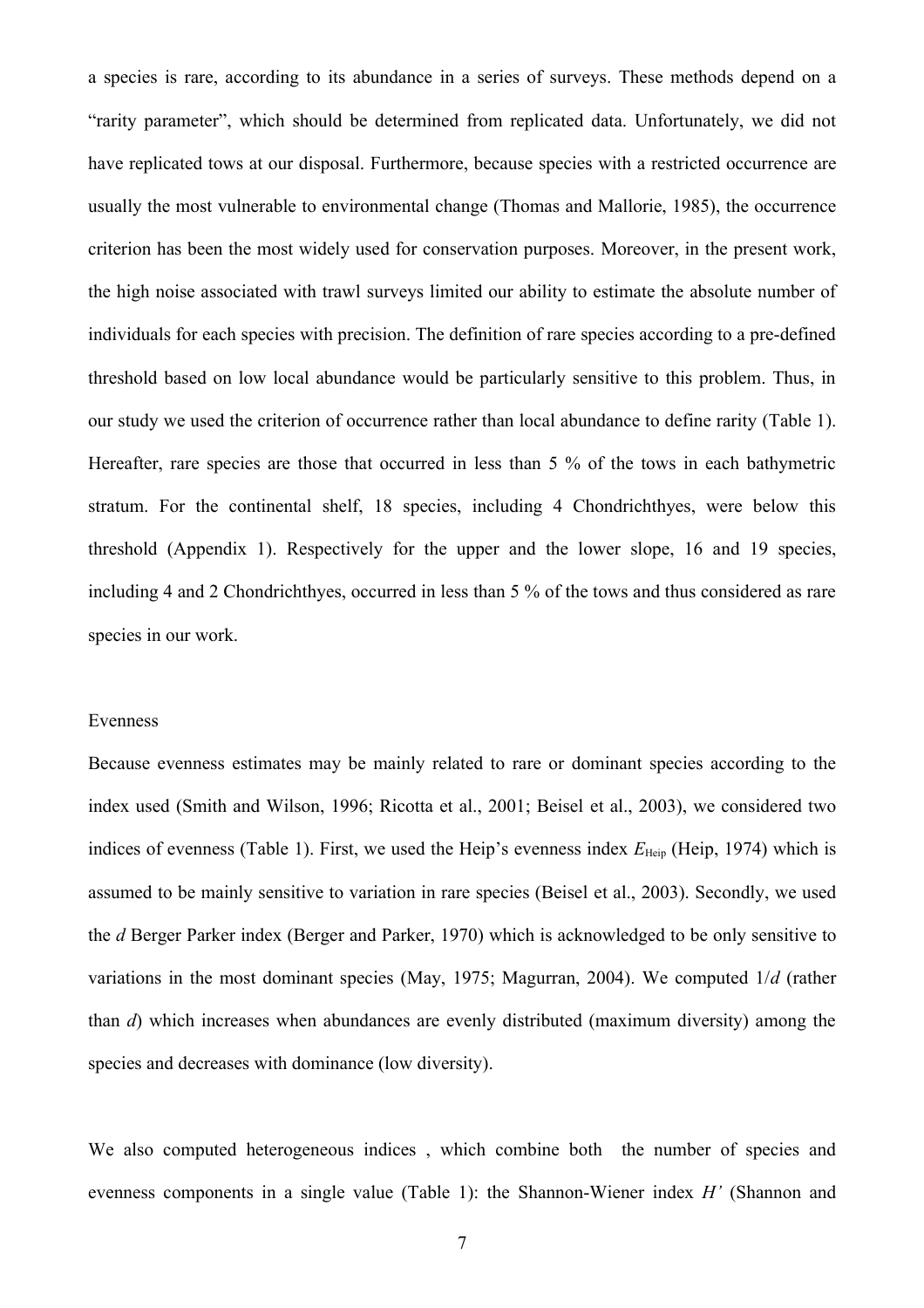Weaver, 1949) and the Simpson concentration *D* (Simpson, 1949). *H′* is assumed to be sensitive to the changes in abundance of rare species while *D* is heavily weighted towards the dominant species and less sensitive to species richness than *H'* (Peet, 1974; Boyle et al., 1990). Although they are not focused on a single diversity component, we used these two very popular heterogeneous indices to facilitate comparisons of our results with previous works and to better understand their properties in comparison with indices dedicated to a single diversity component. We used Simpson diversity (1- *D*) – rather than *D* – because it is positively correlated with diversity.

### Species taxonomy

All the indices mentioned above assume that each species contributes to diversity in the same manner and they do not explicitly take into account functional differences between species. In ecology, most often, analyses of taxonomic diversity have been carried out as a first – and rough step towards assessing some aspects of the functional diversity (von Euler and Svensson, 2001). It has even been postulated that taxonomic and functional structure could be related (Warwick and Clarke, 1998; von Euler and Svensson, 2001; Ramos-Miranda et al., 2005) and that the taxonomic range of an assemblage could be important in maintaining ecosystem stability during natural or anthropogenic disturbances (Tilman, 1996).

Consequently, we computed five taxonomic indices proposed by Warwick and Clarke (1995) and Clarke and Warwick (1998, 2001) (Table 1) that quantify the taxonomic diversity of a faunal assemblage in terms of average distance of all pairs of individuals (or species) in a sample by tracing their distances through the Linnaean taxonomic tree. Each of these five indices has specific properties. Taxonomic diversity  $\Delta$  is the average distance (path length) traced through the taxonomic tree between every pair of individuals in a sample, including the individuals which belong to the same species whereas taxonomic distinctness  $\Delta^*$  considers individuals which only belong to different species (Warwick and Clarke, 1995). Δ can be seen as a generalization of the Simpson diversity index incorporating an element of taxonomic relatedness but it differs from  $\Delta^*$  in its sensitivity to species dominance (Table 1, Clarke and Warwick, 1998). Δ\* is modified to remove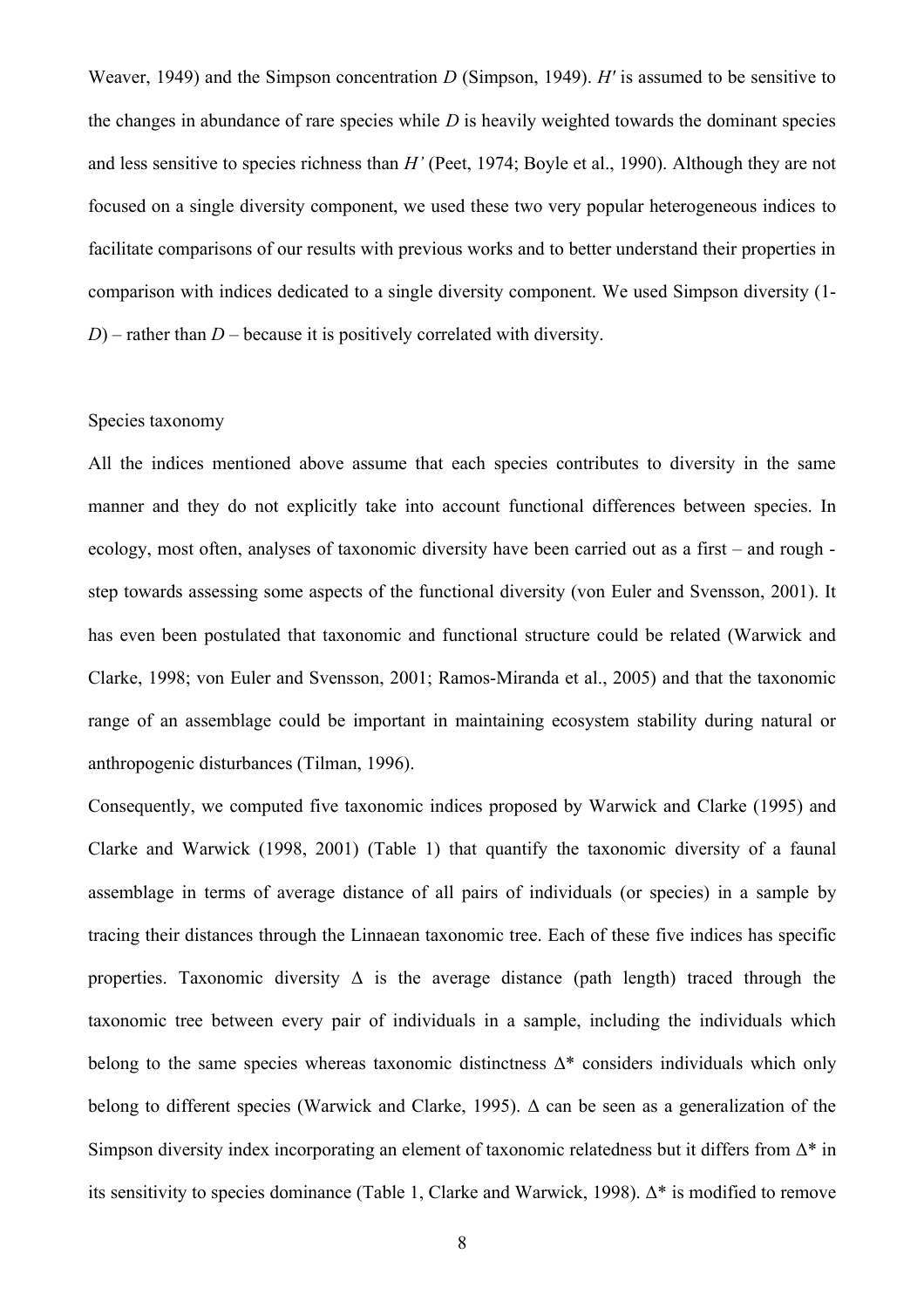some of the dependence of  $\Delta$  on the species abundance distribution represented by the  $x_i$ .  $\Delta$  is divided by its value when the hierarchical classification collapses to the special case of all species belonging to a single genus, removing the evenness component from  $\Delta$ . The resulting ratio  $\Delta^*$ , being literally  $\Delta$  divided by Simpson diversity, is then more nearly a function of pure taxonomic relatedness of individuals (Clarke and Warwick, 1998).

Because collecting presence-absence data can be easier and less time consuming than abundance data, we also investigated a third index  $\Delta^+$  (Table 1) in order to study the possible "loss of information" with the previous taxonomic index that requires abundance data. Average taxonomic distinctness  $\Delta^+$  can be viewed as the average distance traced through the taxonomic tree between each pair of species in the sample (Clarke and Warwick, 1998).

In addition, we applied the index of variation in taxonomic distinctness  $\Lambda^+$  which is based on the evenness of the taxonomic level distribution in the taxonomic tree, being mathematically the variance of  $\Delta^+$  (Table 1). This index is a measure of the taxonomic tree asymmetry. It is supposed to provide additional information to that of the three others (Clarke and Warwick, 2001). Finally, Total Taxonomic Distinctness *s*Δ + (Table 1) was proposed by Clarke and Warwick (2001) as a useful measure of total taxonomic breadth of an assemblage, as a modification of species richness including taxonomic information.

There are two main methods to define  $\omega_i$  the weight given to the path length linking species *i* and *j* in the taxonomic tree (Clarke and Warwick, 1999), but Rogers et al. (1999) showed that the values  $\Delta^+$  calculated with or without  $\omega_{ij}$  modified to reflect the quantitative reduction in taxon richness were strongly correlated. Thus, we have adopted the simplest form of  $\omega_{ii}$  with equal step-lengths between two successive taxonomic levels, setting the  $\omega_{ij}$  at 100 for two species connected at the highest (taxonomically coarsest) possible level (Clarke and Warwick, 1999). We have used six taxonomic levels (Appendix 1), so that  $\omega_{ii}$  = 16.7 (i.e. species in the same genus), 33.3 (i.e. same family but different genera), 50 (i.e. same order but different families), 66.7 (i.e. same class but different orders), 83.3 (i.e. same phylum but different classes) and 100 (i.e. different phyla),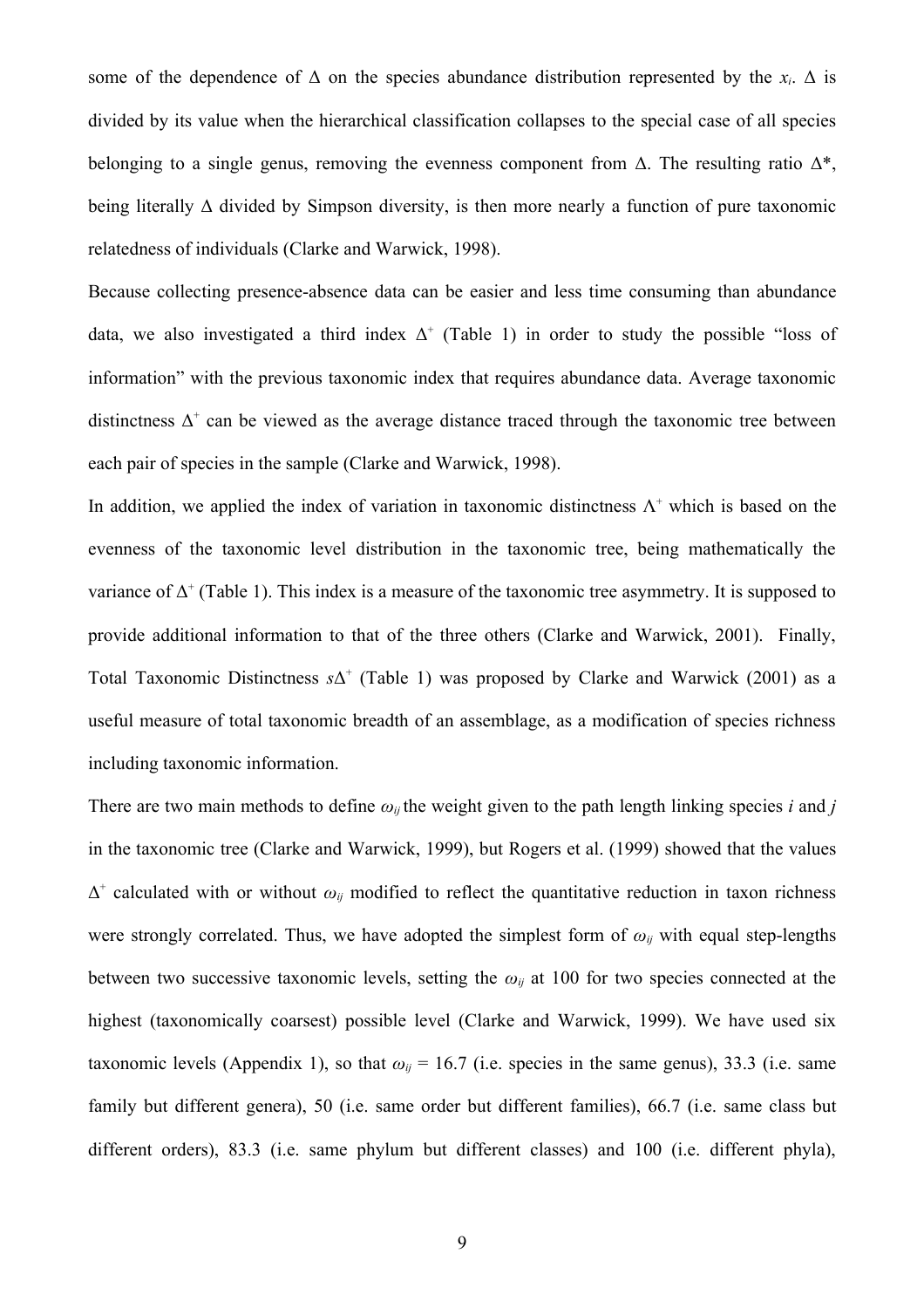respectively**.** Taxonomic indices have been computed using the PRIMER software (Clarke and Gorley, 2001).

### Table 1 here

Comparison between the indices for the five years was carried out using a non-parametric ANOVA (Kruskal-Wallis test) in order to study year effects. In all cases, indices did not present any significant year effect ( $p > 0.05$ ), except for  $1/d$  on the upper slope ( $p = 0.04$ ) and  $\Delta^+$  on the lower slope ( $p = 0.03$ ) for which the effect was weak. Year effect was then considered as negligible.

Data were adjusted for depth influence within each of the three bathymetric strata by means of a non-parametric local regression (Loess). A regression on each diversity index has been investigated for the effect of depth separately within each of the three bathymetric strata. This enabled us to compute residuals for each diversity index within each of the three bathymetric strata and to provide a quantity free of depth effect within the bathymetric stratum. Loess residuals have then been used in the analyses dedicated to the relationships among diversity components, i.e principal component analyses, to avoid depth effect within each bathymetric stratum. This enabled us to study more purely the multi-component structuration of species diversity in each of the three strata and then to compare the structuration of diversity between each bathymetric stratum. We have to keep in mind that we aim to compare variations in the relationships between species diversity indices (and components) from one bathymetric stratum to another but not to compare variations in diversity values. Furthermore, differences in sampling effort between the continental shelf and the slope prevented us from making comparisons from the values of the majority of indices that are sensitive to differences in sampling effort (Magurran, 2004).

Empirical relationships among diversity components and their respective indices were investigated by means of principal component analyses (PCA). This procedure was performed to identify both redundant and complementary indices of diversity in our data set. Because atypical values of some indices could modify correlation coefficients based on abundance data, we carried out a PCA based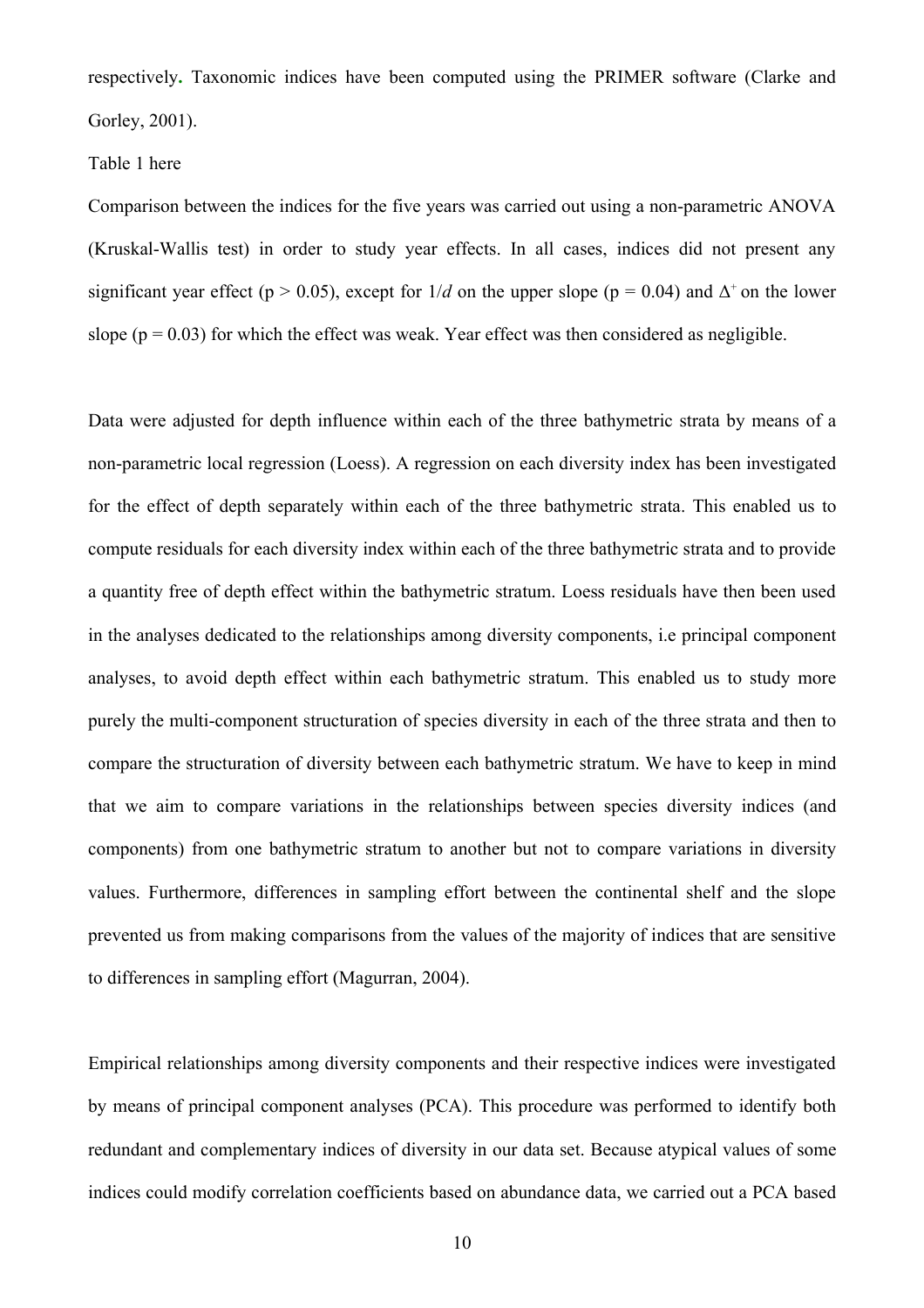on the ranked indices values (Joliffe, 1986). This method allows calculation of eigenvalues and eigenvectors of the Spearman's rank correlation matrix. The projection of diversity indices onto the factorial axes of the PCA provides a graphic overall perception of the correlations between indices. However, it does not represent the exact reality of these correlations, but only a less distorted description of them. Hence, the Spearman's correlations matrix was analysed in complement. It provided less directly accessible but more precise information on the correlations between the indices studied. Principal-components analyses were conducted separately for each of the three strata. All statistical analyses were performed using R software (Ihaka and Gentleman, 1996).

# **3. Results**

### *3.1. Characterisation of the species assemblages in each bathymetric stratum*

Representatives of 73, 58 and 64 groundfish species were identified in the 38, 18 and 23 samples analysed respectively from the continental shelf, the upper and the lower slope (Table 2, Appendix 1). The number of individuals caught by  $Km<sup>2</sup>$  varied considerably between the three bathymetric strata, from 119345 individuals caught by  $\text{Km}^2$  on the continental shelf to 41044 on the upper slope, and 2917 on the lower slope (Table 2).

### Table 2 here

The most dominant species caught over the continental shelf (Spicara smaris) represented 77.47 % of the total abundance (Table 3), while over the upper and the lower slope this species was different and represented less dominance (respectively 35.37 % for Gadiculus argenteus argenteus and 20.92 % for Galeus melastomus). The cumulative percentage of the 10 most abundant species was quite consistent throughout the three bathymetric strata: 94.93 %, 92.95 % and 88.01 % respectively (Table 3). Mean values for each species diversity index are reported (Table 2) to provide a first reference state with a view to monitoring changes in species diversity in the study area in the future. Table 3 here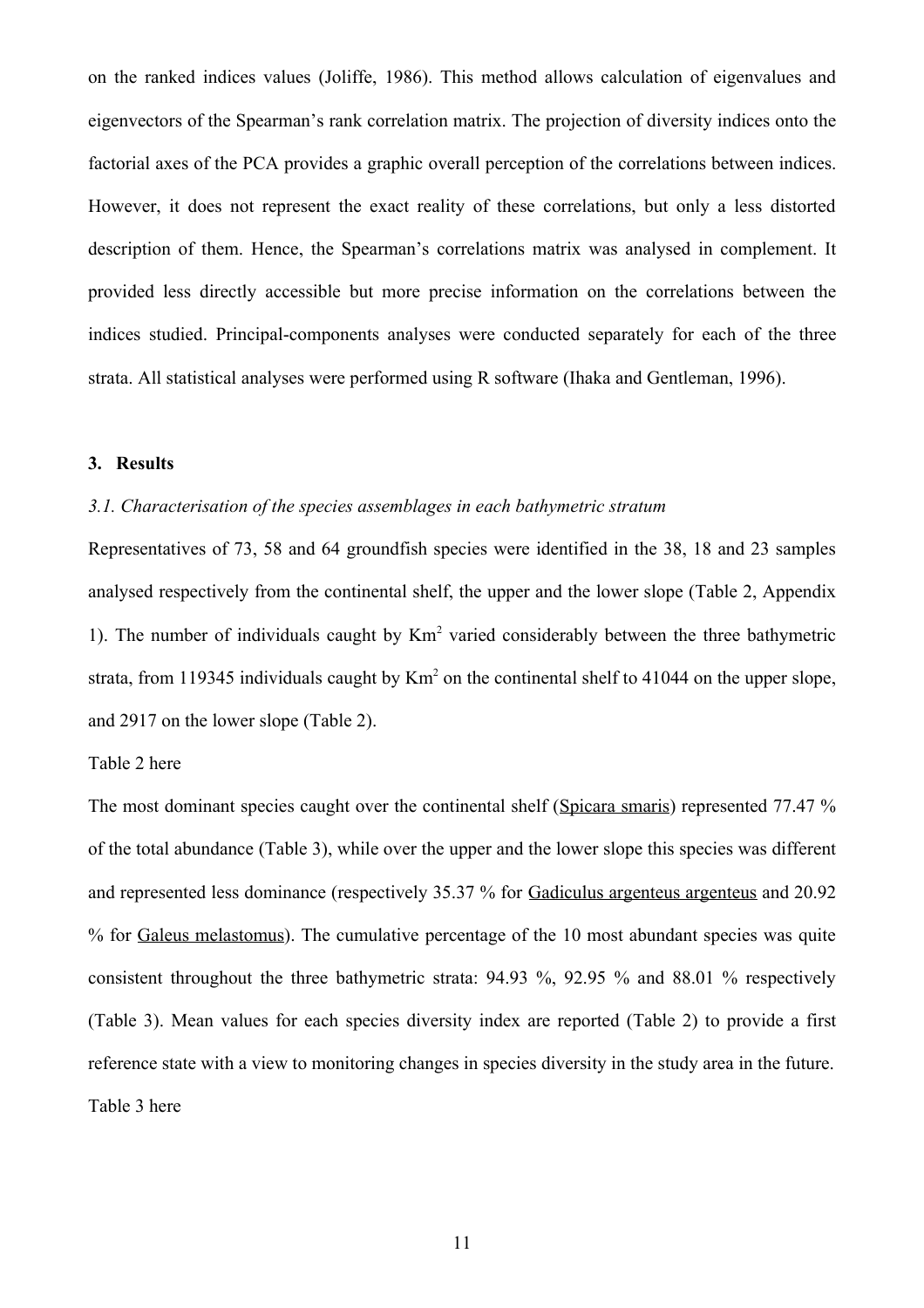### *3.2. Empirical relationships among species diversity components*

The projection of diversity indices onto the correlation circle of the PCA made it possible to display different groups of indices (Fig. 2). For the continental shelf, the two principal components accounted for 68 % of the total inertia. The first principal component (49.7 %, Fig. 2a) was highly correlated with one index of the number of species  $(D_{mg})$ , all evenness indices ( $E_{Heip}$  and  $1/d$ ), the two heterogeneous indices (*H'* and 1-*D*) and with one of the taxonomic diversity indices (Δ). In contrast, two of the indices focused on the number of species,  $S$  and  $s\Delta^+$  were weakly correlated with all the other indices (see Fig. 2a; Table 4a). The projection of the three other taxonomic indices  $(\Delta^*, \Delta^*,$  and  $\Lambda^*)$  and Rarity clearly showed that they did not contribute to the first two principal components. The weak Spearman's correlations observed between these indices (Table 4a) confirmed that each of them tend to provide complementary information on groundfish species diversity on the continental shelf of the east coast of Corsica. In short, the simultaneous analysis of PCA and Spearman correlation coefficients provides a basis for roughly grouping the 12 species diversity indices studied into 6 complementary components of diversity on the continental shelf: (1) species density *S* and  $s\Delta^+$ , (2) evenness ( $E_{\text{Heip}}$ ,  $1/d$ ,  $H'$ , 1-*D*,  $\Delta$ ) and  $D_{\text{mg}}$ , (3) rarity and each of the three other measures of taxonomy: (4)  $\Delta^*$ , (5)  $\Delta^*$ , and (6)  $\Lambda^*$ .

Fig. 2, Table 4 here

For the upper slope, the two principal components accounted for 68.2 % of the total inertia (Fig. 2b). The clustering of diversity indices into groups was relatively similar to those observed for the continental shelf (Fig. 2b, Table 4b). The main exception concerned  $D_{mg}$ . Whereas it was less obvious from the analysis of the first factorial plan, the Spearman correlation coefficients showed that  $D_{mg}$  was mainly correlated with *S* and  $s\Delta^+$  (Table 4b). Finally, for the lower slope, two principal components accounted for 66.8 % of the total inertia (Fig. 2c). The relationships observed between indices showed little variations in comparison to the upper slope. However, the evenness group (*H'*, *1-D, 1/d, E*<sub>Heip</sub> and Δ) appeared to be more heterogeneous (Fig. 2c), with correlations between indices that are lower than for those observed on the upper slope (Table 4c). In short, we found an overall reproducibility of the relationships between diversity indices and components across the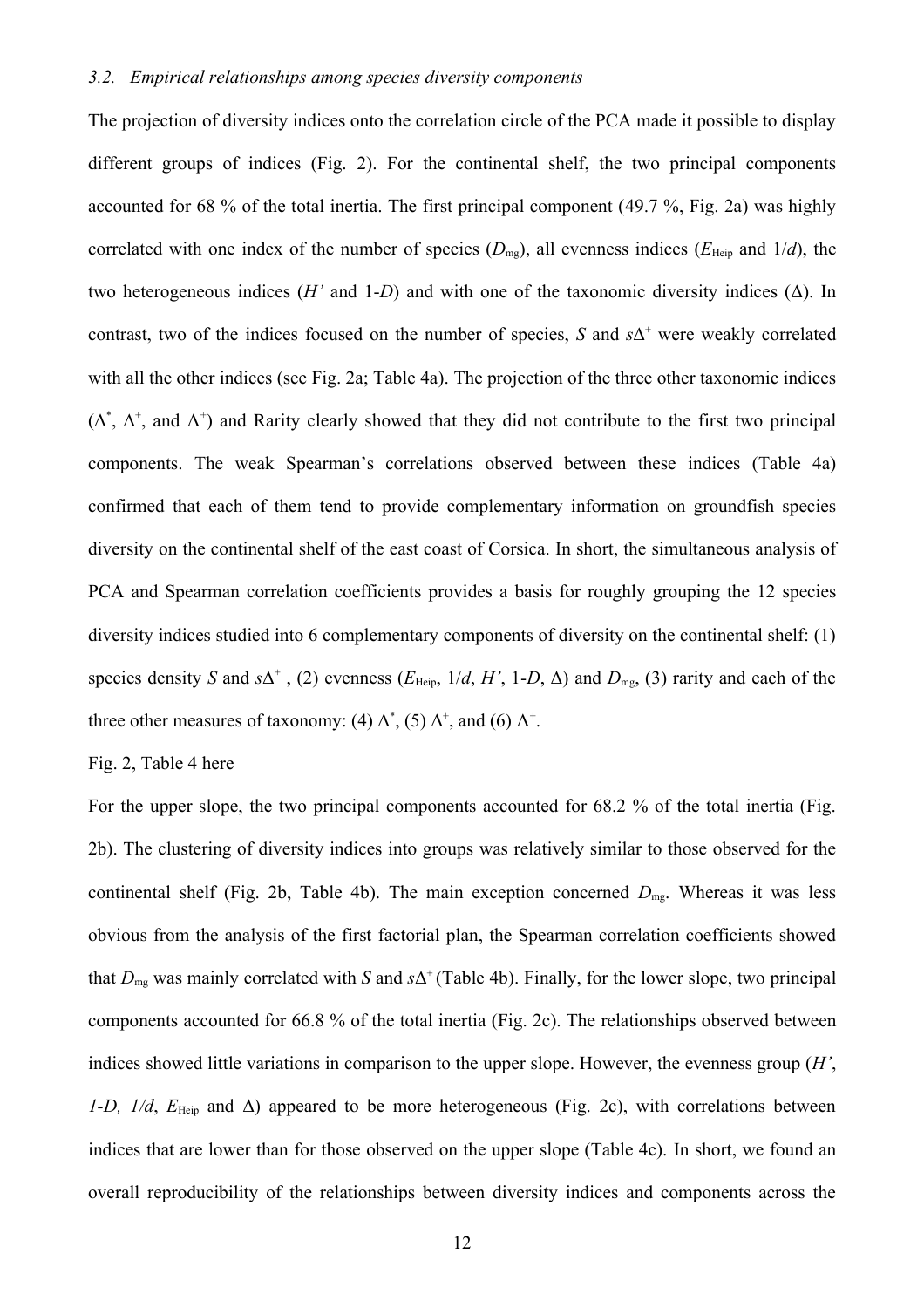bathymetric strata which is however accompanied by a limited number of variations (Fig. 2, Table 4).

#### **1. Discussion**

# *4.1. The multi-component structuration of groundfish diversity*

For the continental shelf, the upper and the lower slope, we found that the whole set of diversity indices considered in our study might be split into several distinct and complementary groups of indices of groundfish diversity. This result strongly supports the conclusions of recent theoretical works postulating that species diversity is a multi-component concept (Purvis and Hector, 2000), as empirically demonstrated recently (Wilsey et al., 2005; Mérigot et al., 2007). While our study dealt with four theoretical components of biodiversity, for each bathymetric stratum we have roughly clustered the twelve indices studied in more than four complementary diversity components. As a consequence, our results show not only that a single diversity index cannot provide a complete description of species diversity, but also that - in some cases - one index cannot even encapsulate a complete description of a specific diversity component. We found that this result is roughly reproducible in each the three bathymetric strata studied in Corsica. It is also similar to those previously found in another region for groundfish assemblages in the Gulf of Lions (Mérigot et al., 2007). Nevertheless, other studies are required in order to assess more precisely the scope of our results.

Otherwise, it is worth noting that catchability is species-dependent and consequently might affect our perception of species composition and diversity of the assemblages. Hence, this problem could lead to bias in the between-strata comparison of abundance-based diversity indices. Unfortunately, there is no perfect way to deal with this problem. However, it might be taken into account mostly if the population that is not caught by the trawl (small size individuals, etc.) strongly vary between strata, notably in their size distributions. In our case study, the use of the same gear in each bathymetric stratum limited any skew regarding the comparison in the relationships between diversity indices between bathymetric strata.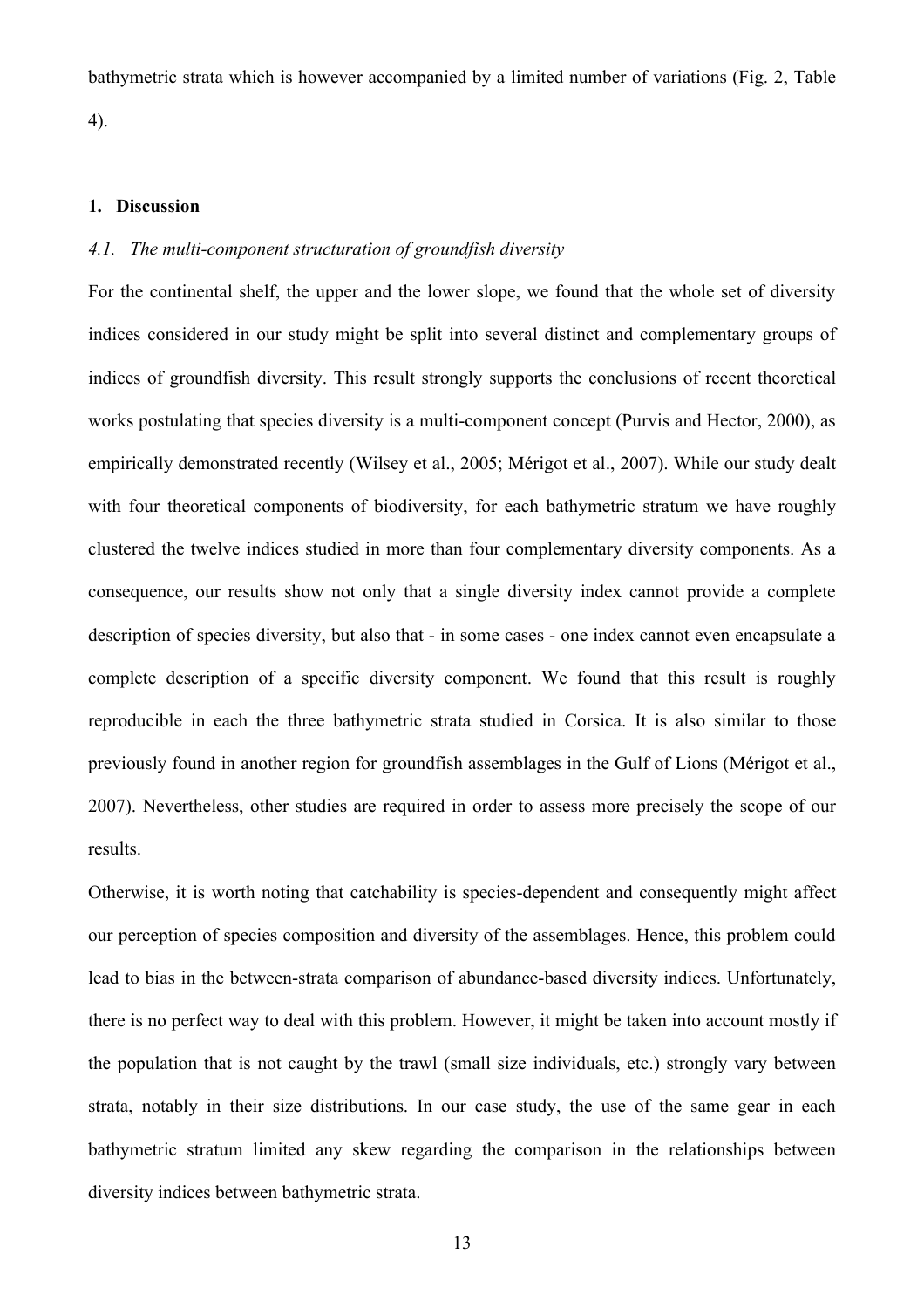Another striking point is that some indices which were described as complementary in theoretical works, appeared to be redundant in our field study. For instance, while evenness is considered as a multi-component concept (Smith and Wilson, 1996), our results showed that indices sensitive to changes in evenness of rare and dominant species were highly correlated in most of the studied areas (Table 4). Hence, their complementary properties were not verified. We also found a strong correlation between all the indices partly (i.e. Shannon and Simpson) or entirely (i.e. Berger-Parker and Heip) dedicated to the evenness component. In such a situation the use of Berger-Parker which is simple to understand and easy to measure (the identity of species other than the most abundant species does not need to be determined) might be a good candidate for summarizing in a single value the evenness component of diversity.

Moreover, the taxonomic diversity  $\Delta$  is intended to take into account taxonomic relationships between individuals and is thus assumed to provide additional information to classical species diversity indices. However, considering both the continental shelf and the upper slope, we found a high correlation between Δ and the different indices based on abundance data (i.e. evenness and heterogeneous indices) with the exception of  $\Delta^*$ . This result suggests that  $\Delta$  could be strongly dependent on the species abundance distribution but could fail to take into account the taxonomic component of groundfish diversity.

Finally, Total taxonomic distinctness  $s\Delta^+$  did not provide additional information on species richness on the continental shelf and the slope, which could make it relatively redundant as an index. Clarke and Warwick (2001) did not recommend the general use of  $s\Delta^+$ , which is dependant of the number of species, but it might be only useful for studies in which sampling effort is similar. In contrast, our results suggested that even in this situation  $s\Delta^+$  did not seem to provide additional information to species richness. In short, with the exception of  $\Delta$  and  $s\Delta^+$ , our results agreed with Clarke and Warwick (1998, 2001) who stated that all the taxonomic indices appeared to provide additional and complementary information on diversity. More detailed discussions about the difference between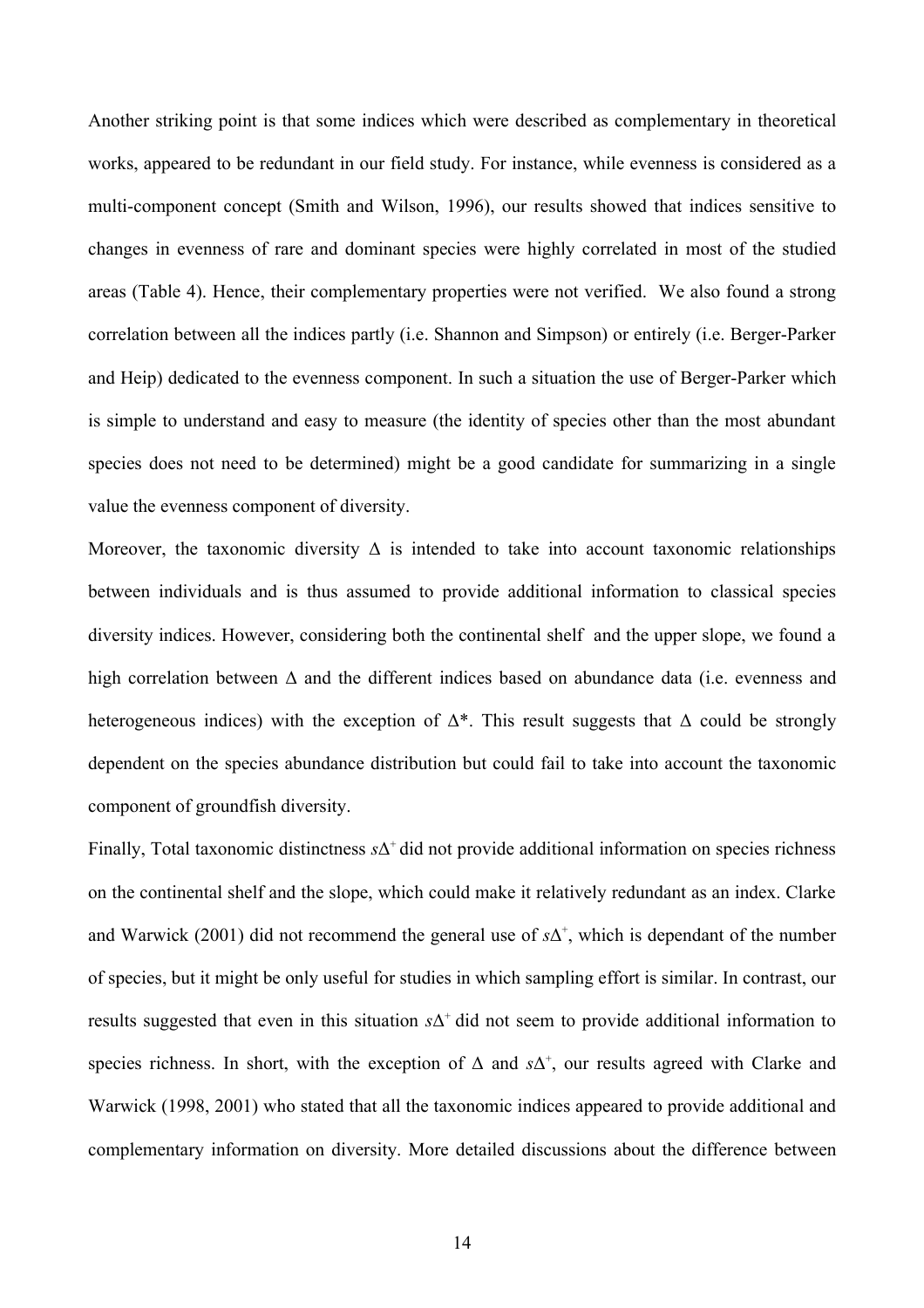expected complementary properties of indices and empirical relationships are available in Mérigot et al. (2007).

### *4.2. Bathymetric effect on the multi-component feature of groundfish diversity*

Our results revealed that the number and the composition of the complementary groups of diversity indices were globally reproducible across the bathymetric stratum. This finding suggests that bathymetry has a low influence on the multi-component structuration of species diversity. For conservation purposes, this result is of particular interest with a view to monitoring and managing species diversity with a limited set of indices for the whole study area.

The overall reproducibility of the relationships between diversity indices and components across bathymetric strata were accompanied by a limited number of variations which mainly concerned some indices based on abundance data (evenness group and *Dmg*; see Fig. 2, Table 4). Possible explanations could be linked to differences in the faunistic characteristics between the three strata, i.e changes in dominance of species and in density of individuals. Firstly, the higher heterogeneity of the evenness group on the lower slope might be explained by a lower level of dominance in this stratum. We observed a decrease of the dominance between the bathymetric strata (Table 3). On the continental shelf, the most abundant species, Spicara smaris, represented 77.47 % of the total abundance while on the lower slope the dominant species, Galeus melastomus represented only 20.92 %. Deep-water fish assemblages appeared to be more balanced and less dominated by a single species than shelf assemblages (Table 3). Such differences between the three systems in the underlying species abundance distribution might affect the relationships between indices based on abundance and explain the variations that we observed.

Secondly, we observed a higher correlation between  $D_{mg}$ , which adjusts the number of species by the number of individuals caught, and the component of the number of species in the deeper bathymetric strata, especially in the lower slope (see Fig. 2, Table 4). This might be explained by a lower density of individuals in these strata (Table 2). Indeed, the number of individuals caught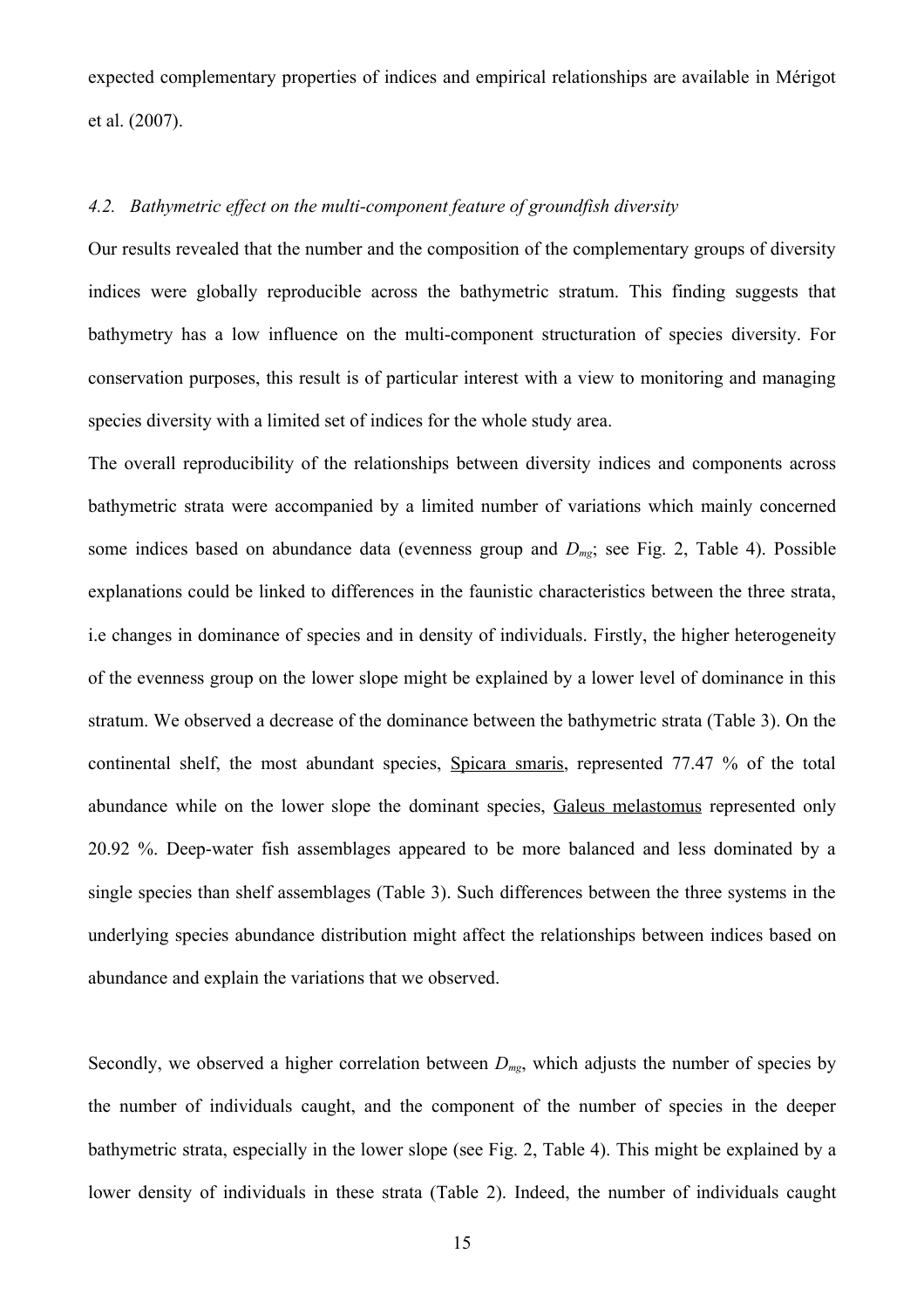seems to drastically decrease along the bathymetric gradient (Table 2), revealing a lower density in the deeper waters. This different density pattern might be linked to the specific conditions occurring in deeper waters, such as high water pressure, unpredictable arrival of energy inputs, long-term starvation which have been suggested as being responsible for the decrease of faunal abundance with increasing water depth [\(Thurston et al., 1994;](https://vpnu2.univ-mrs.fr/http/0/www.sciencedirect.com/#bib82) [Stora et al., 1999;](https://vpnu2.univ-mrs.fr/http/0/www.sciencedirect.com/#bib76) [Gooday et al., 2001;](https://vpnu2.univ-mrs.fr/http/0/www.sciencedirect.com/#bib35) [Cartes et](https://vpnu2.univ-mrs.fr/http/0/www.sciencedirect.com/#bib7) [al., 2002;](https://vpnu2.univ-mrs.fr/http/0/www.sciencedirect.com/#bib7) [Gutzmann et al., 2004\)](https://vpnu2.univ-mrs.fr/http/0/www.sciencedirect.com/#bib37).

In conclusion, our results clearly show that a single diversity index cannot provide a complete view of the groundfish species diversity. Otherwise, most of the relationships between diversity indices and components appeared to be reproducible between the different bathymetric strata. This result, which needs to be confirmed in other regions and on the basis of other environmental factors, might be very useful for choosing a limited set of complementary indices in the monitoring of species diversity in the future. More generally, the proposed approach might offer an easy and reproducible basis for defining what are the complementary components required to describe diversity in any case. In this respect, it is clearly a step towards the approach recommended by Purvis and Hector (2000) who stated that *"*The stronger the correlations [between diversity indices], the more reasonable it will be to reduce multiple measures to a few principal components, to create dimensions of diversity". Finally, our analysis gives the first quantitative outline of species diversity of groundfish assemblages along the east coast of Corsica, an area with one of the lowest rates of fishing pressure in the northern Mediterranean Sea (Relini et al., 1999). These findings might be considered as a "reference state" with a view to monitoring the spatio-temporal changes in species diversity patterns in this area in the future. The comparison of our results with those of similar studies carried out in more intensively fished areas - notably within the standardized framework of the MEDITS programme - could provide a basis for achieving a better understanding of the impact of fishing pressure on Mediterranean groundfish assemblage diversity.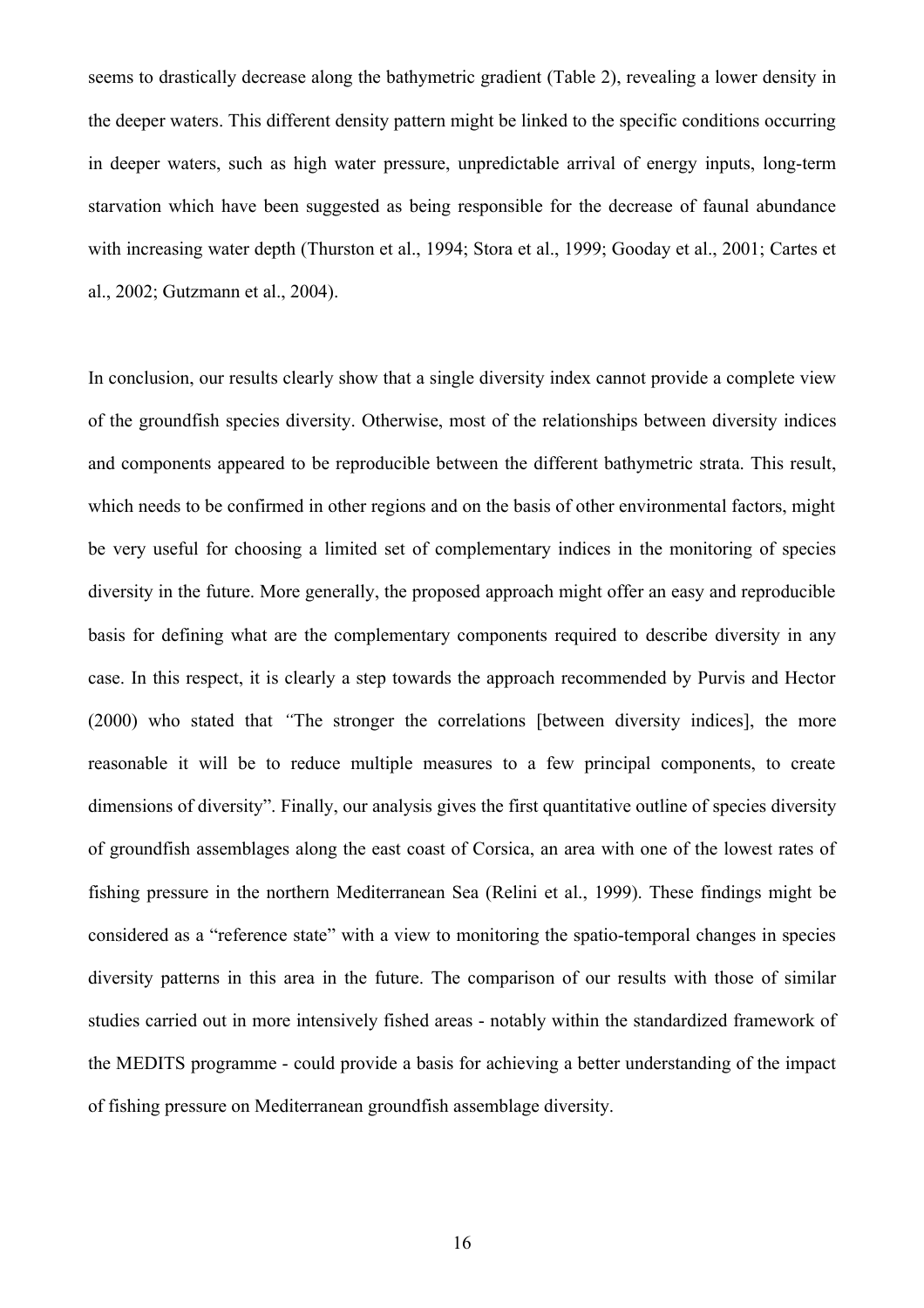# **Acknowledgements**

This study was carried out within the framework of the French part of the International MEDITS programme. We wish to thank all participants in the surveys conducted by the fishery laboratory of Ifremer-Sète. Financial support for B. Mérigot's PhD research came from the French Ministry of Research and Education. The manuscript was improved by the comments of two anonymous reviewers. We also thank M. Paul for correcting the English.

**Appendix 1**: Linnaean hierarchical classification of the species recorded in the study area (<sup>a</sup>continental shelf, <sup>b</sup>upper slope, <sup>c</sup>lower slope). This matrix has been used to compute the taxonomic indices (see Table 1). \* Rare species (i.e. occurrence < 5 %). All the species belong to the Chordata phylum.

| Class | Order                      | Family            | Genus           | Species                                     |
|-------|----------------------------|-------------------|-----------------|---------------------------------------------|
|       |                            |                   |                 |                                             |
|       | Osteichthyes Anguilliforme | Congridae         | Conger          | Conger conger b*,c                          |
|       |                            | Nettastomatidae   | Nettastoma      | Nettastoma melanurum <sup>c*</sup>          |
|       | Aulopiforme                | Aulopidae         | <b>Aulopus</b>  | Aulopus filamentosus <sup>a*</sup>          |
|       |                            | Chlorophthalmidae | Chlorophthalmus | Chlorophthalmus agassizi <sup>a*,b, c</sup> |
|       |                            | Paralepididae     | Paralepis       | Paralepis speciosa <sup>c*</sup>            |
|       | Beryciforme                | Trachichthyidae   | Hoplostethus    | Hoplostethus mediterraneus                  |
|       |                            |                   |                 | mediterraneus <sup>b*,c</sup>               |
|       | Clupeiforme                | Engraulidae       | Engraulis       | Engraulis encrasicolus <sup>a</sup>         |
|       |                            | Clupeidae         | Sardina         | Sardina pilchardus <sup>a</sup>             |
|       | Gadiforme                  | Gadidae           | Gadiculus       | Gadiculus argenteus argenteus b, c          |
|       |                            |                   | Micromesistius  | Micromesistius poutassou b,c                |
|       |                            |                   | Trisopterus     | Trisopterus minutus b*                      |
|       |                            | Lotidae           | Gaidropsarus    | Gaidropsarus biscayensis <sup>c*</sup>      |
|       |                            |                   | Molva           | Molva dypterygia b, c                       |
|       |                            | Macrouridae       | Caelorinchus    | Caelorinchus caelorhincus b,c               |
|       |                            |                   | Hymenocephalus  | Hymenocephalus italicus b,c                 |
|       |                            |                   | Nezumia         | Nezumia sclerorhynchus <sup>c</sup>         |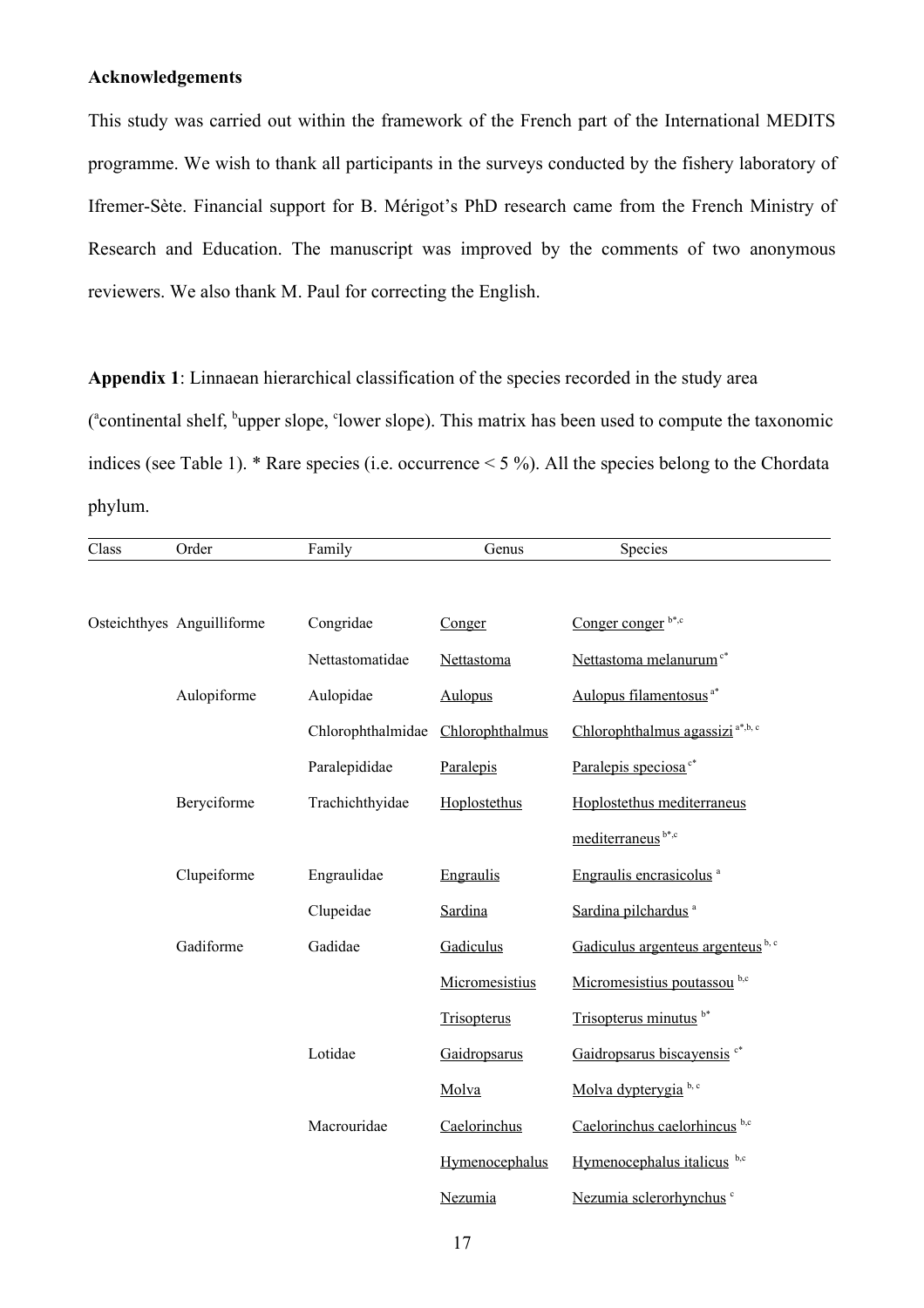|               |                 | Trachyrincus    | Trachyrincus scabrus <sup>c</sup>      |
|---------------|-----------------|-----------------|----------------------------------------|
|               | Merlucciidae    | Merluccius      | Merluccius merluccius a,b,c            |
|               | Moridae         | Gadella         | Gadella maraldi <sup>c*</sup>          |
|               |                 | Physiculus      | Physiculus dalwigki <sup>c*</sup>      |
|               | Phycidae        | Phycis          | Phycis blennoides b,c                  |
| Lophiiforme   | Lophiidae       | Lophius         | Lophius budegassa <sup>a,b</sup>       |
|               |                 |                 | Lophius piscatorius <sup>a,b,c</sup>   |
| Myctophiforme | Myctophidae     | Benthosema      | Benthosema glaciale <sup>c*</sup>      |
|               |                 | Ceratoscopelus  | Ceratoscopelus maderensis <sup>c</sup> |
|               |                 | Diaphus         | Diaphus holti <sup>b*,c</sup>          |
|               |                 | Hygophum        | Hygophum benoiti <sup>c*</sup>         |
|               |                 |                 | Hygophum hygomii <sup>c</sup>          |
|               |                 | Lampanyctus     | Lampanyctus crocodilus <sup>c</sup>    |
|               |                 | Myctophum       | Myctophum punctatum c                  |
|               |                 | Notoscopelus    | Notoscopelus bolini <sup>c*</sup>      |
|               |                 |                 | Notoscopelus elongatus b*,c*           |
|               |                 |                 |                                        |
|               |                 | Symbolophorus   | Symbolophorus veranyi <sup>c*</sup>    |
| Ophidiiforme  | Carapidae       | Carapus         | Carapus acus <sup>a</sup>              |
|               | Ophidiidae      | Benthocometes   | Benthocometes robustus <sup>c</sup>    |
| Osmeriforme   | Argentinidae    | Argentina       | Argentina sphyraena <sup>a,b,c</sup>   |
| Perciforme    | Blenniidae      | <b>Blennius</b> | Blennius ocellaris <sup>a</sup>        |
|               | Callionymidae   | Callionymus     | Callionymus lyra <sup>b*</sup>         |
|               |                 |                 | Callionymus maculatus a*,b*            |
|               |                 | Synchiropus     | Synchiropus phaeton <sup>b,c</sup>     |
|               | Carangidae      | Trachurus       | Trachurus mediterraneus <sup>a</sup>   |
|               |                 |                 | Trachurus picturatus <sup>a,b</sup>    |
|               |                 |                 | Trachurus trachurus a,b,c              |
|               | Centracanthidae | Centracanthus   | Centracanthus cirrus <sup>a,c</sup>    |
|               |                 | Spicara         | Spicara maena <sup>a</sup>             |
|               |                 |                 | Spicara smaris <sup>a</sup>            |
|               | Centrolophidae  | Centrolophus    | Centrolophus niger <sup>c</sup>        |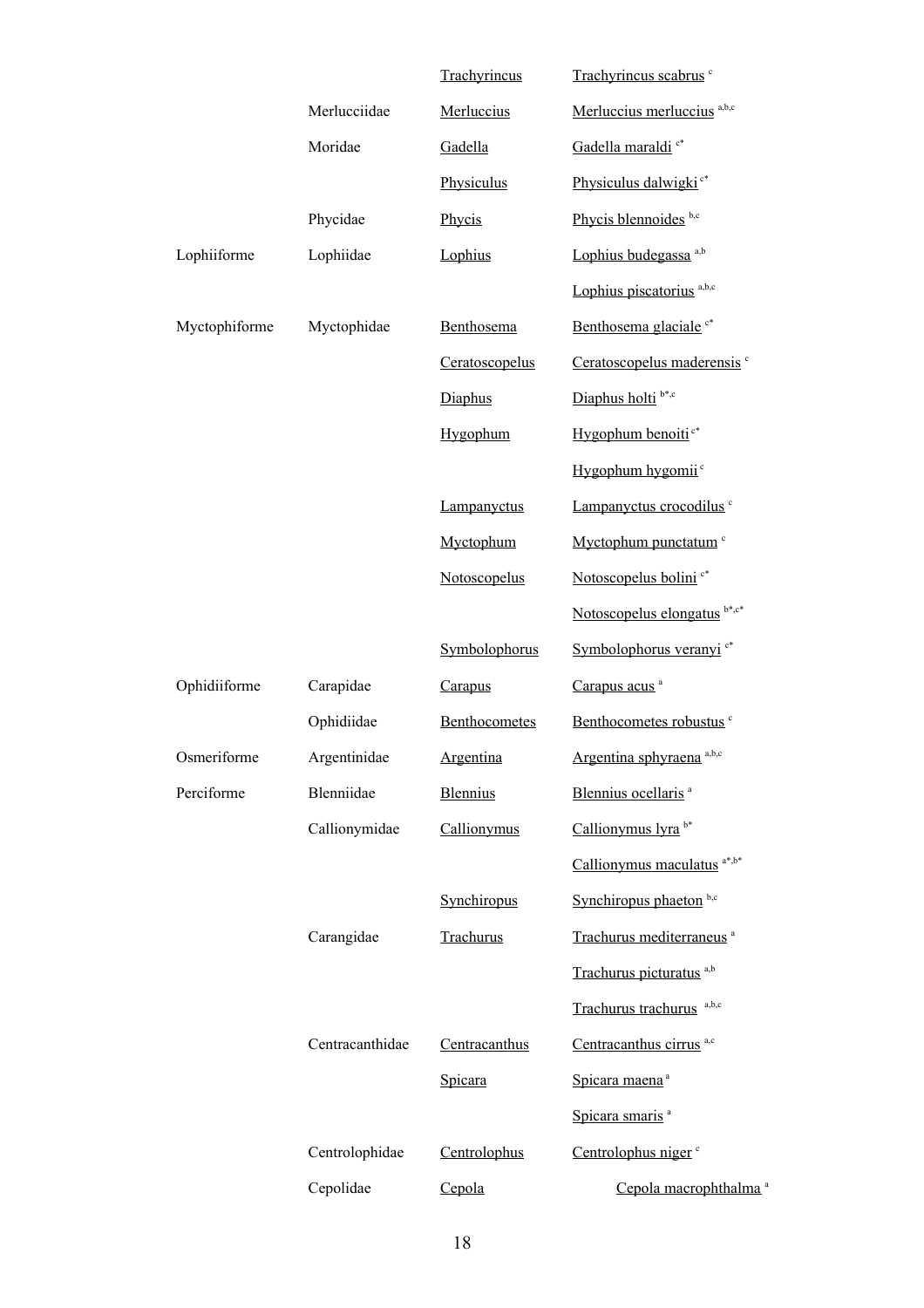|                  | Epigonidae    | Epigonus       | Epigonus constanciae <sup>c*</sup>         |
|------------------|---------------|----------------|--------------------------------------------|
|                  |               |                | Epigonus denticulatus $b^*, c$             |
|                  |               |                | Epigonus telescopus <sup>c</sup>           |
|                  | Gobiidae      | Deltentosteus  | Deltentosteus quadrimaculatus <sup>a</sup> |
|                  |               | Lesueurigobius | Lesueurigobius friesii <sup>b</sup>        |
|                  | Labridae      | Acantholabrus  | Acantholabrus palloni <sup>b</sup>         |
|                  |               | Labrus         | Labrus viridis <sup>b*</sup>               |
|                  | Mullidae      | <b>Mullus</b>  | Mullus barbatus <sup>a,b*</sup>            |
|                  |               |                | Mullus surmuletus <sup>a,b</sup>           |
|                  | Polyprionidae | Polyprion      | Polyprion americanus <sup>c*</sup>         |
|                  | Serranidae    | <b>Anthias</b> | Anthias anthias <sup>a</sup>               |
|                  |               | Serranus       | Serranus cabrilla <sup>a</sup>             |
|                  |               |                | Serranus hepatus <sup>a</sup>              |
|                  | Sparidae      | <b>Boops</b>   | Boops boops <sup>a,b</sup>                 |
|                  |               | Dentex         | Dentex dentex <sup>a</sup>                 |
|                  |               | Diplodus       | Diplodus annularis <sup>a*</sup>           |
|                  |               | Pagellus       | Pagellus acarne <sup>a, b</sup>            |
|                  |               |                | Pagellus bogaraveo <sup>a*, b, c</sup>     |
|                  |               |                | Pagellus erythrinus <sup>a, b</sup>        |
|                  | Trachinidae   | Trachinus      | Trachinus araneus <sup>a</sup>             |
|                  |               |                | Trachinus draco <sup>a</sup>               |
|                  |               |                | Trachinus radiatus <sup>a</sup>            |
|                  | Trachiuridae  | Lepidopus      | Lepidopus caudatus <sup>a*</sup>           |
|                  | Uranoscopidae | Uranoscopus    | Uranoscopus scaber <sup>a</sup>            |
|                  | Zeidae        | <b>Zeus</b>    | Zeus faber <sup>a,b</sup>                  |
| Pleuronectiforme | Bothidae      | Arnoglossus    | Arnoglossus imperialis <sup>a</sup>        |
|                  |               |                | Arnoglossus laterna <sup>a</sup>           |
|                  |               |                | Arnoglossus rueppelii <sup>a</sup>         |
|                  |               |                | Arnoglossus thori <sup>a</sup>             |
|                  | Citharidae    | Citharus       | Citharus linguatula <sup>a*</sup>          |
|                  | Cynoglosiidae | Symphurus      | Symphurus ligulatus b,c*                   |
|                  |               |                | Symphurus nigrescens <sup>b*</sup>         |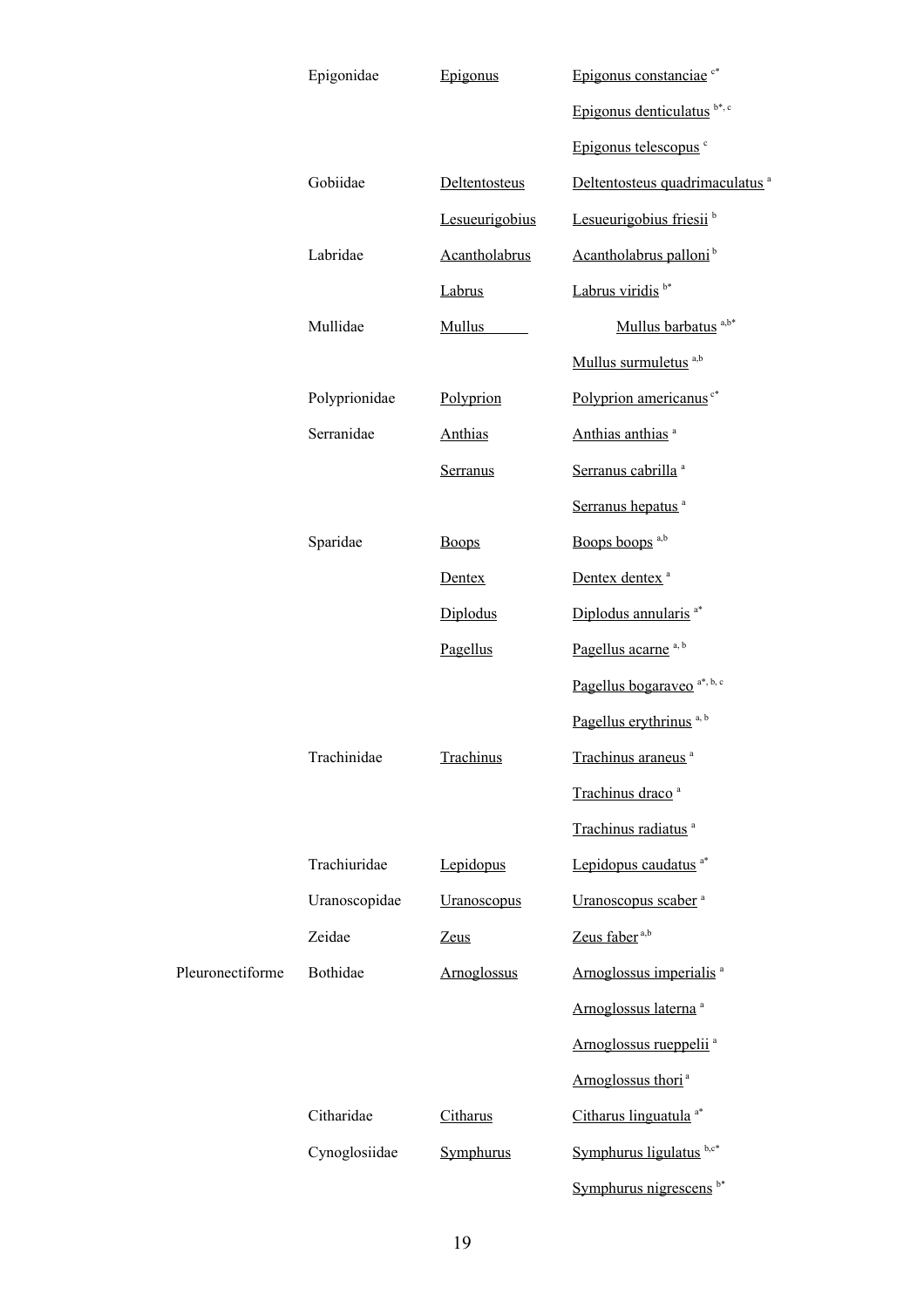|                                                | Scophthalmidae  | Lepidorhombus   | Lepidorhombus boscii <sup>a*,b,c</sup>       |
|------------------------------------------------|-----------------|-----------------|----------------------------------------------|
|                                                |                 |                 | Lepidorhombus whiffiagonis <sup>a*,b,c</sup> |
|                                                |                 | Psetta          | Psetta maxima <sup>a*</sup>                  |
|                                                | Soleidae        | Microchirus     | Microchirus variegatus a,c*                  |
|                                                |                 | Solea           | Solea solea <sup>a</sup>                     |
| Scorpaeniforme                                 | Peristediidae   | Peristedion     | Peristedion cataphractum <sup>a,b,c</sup>    |
|                                                | Scorpaenidae    | Scorpaena       | Scorpaena elongata a*,b                      |
|                                                |                 |                 | Scorpaena loppei <sup>a</sup>                |
|                                                |                 |                 | Scorpaena notata <sup>a</sup>                |
|                                                |                 |                 | Scorpaena porcus <sup>a</sup>                |
|                                                |                 |                 | Scorpaena scrofa <sup>a</sup>                |
|                                                | Sebastidae      | Helicolenus     | Helicolenus dactylopterus                    |
|                                                |                 |                 | dactylopterus <sup>b,c</sup>                 |
|                                                | Triglidae       | Aspitrigla      | Aspitrigla cuculus <sup>a,b</sup>            |
|                                                |                 | Chelidonichthys | Chelidonichthys lastoviza <sup>a</sup>       |
|                                                |                 |                 | Chelidonichthys lucernus <sup>a</sup>        |
|                                                |                 |                 | Chelidonichthys obscurus <sup>a*</sup>       |
|                                                |                 | Eutrigla        | Eutrigla gurnardus <sup>a*</sup>             |
|                                                |                 | Lepidotrigla    | Lepidotrigla cavillone <sup>a,b*</sup>       |
|                                                |                 |                 | Lepidotrigla dieuzeidei <sup>a,b</sup>       |
|                                                |                 | Trigla          | Trigla lyra <sup>a*,b,c</sup>                |
| Stomiiforme                                    | Gonostomatidae  | Gonostoma       | Gonostoma denudatum <sup>c*</sup>            |
|                                                | Sternoptychidae | Argyropelecus   | Argyropelecus hemigymnus <sup>c*</sup>       |
|                                                | Stomiidae       | Chauliodus      | Chauliodus sloani <sup>c*</sup>              |
|                                                |                 | Stomias         | Stomias boa boa c                            |
|                                                | Sternoptychidae | Maurolicus      | Maurolicus muelleri <sup>b</sup>             |
| Syngnathiforme                                 | Centriscidae    | Macroramphosus  | Macroramphosus scolopax <sup>a,b</sup>       |
| Zeiforme                                       | Caproidae       | Capros          | Capros aper $a,b,c$                          |
|                                                |                 |                 |                                              |
| Chondrichthyes Carcharhiniforme Scyliorhinidae |                 | Galeus          | Galeus melastomus b,c                        |
|                                                |                 | Scyliorhinus    | Scyliorhinus canicula <sup>a,b,c</sup>       |
|                                                |                 |                 | Scyliorhinus stellaris <sup>b*</sup>         |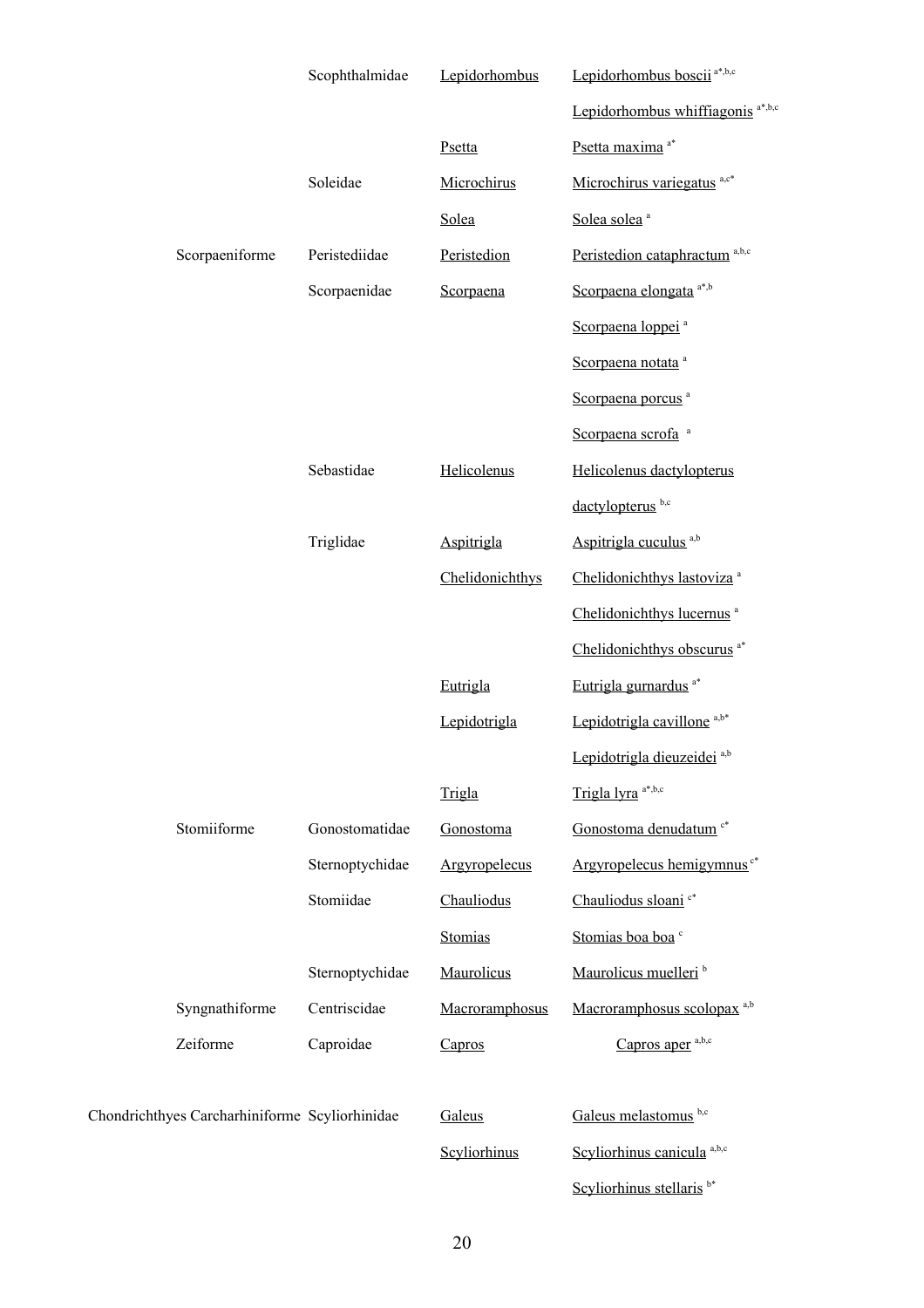|                | Triakidae      | Mustelus     | Mustelus mustelus <sup>a</sup>       |
|----------------|----------------|--------------|--------------------------------------|
| Chimaeriforme  | Chimaeridae    | Chimaera     | Chimaera monstrosa b*,c              |
| Rajiforme      | Dasyatidae     | Dasyatis     | Dasyatis pastinaca <sup>a*</sup>     |
|                | Rajidae        | Dipturus     | Dipturus oxyrinchus b,c              |
|                |                | Leucoraja    | Leucoraja naevus <sup>a*</sup>       |
|                |                | Raja         | Raja asterias <sup>a</sup>           |
|                |                |              | Raja brachyura <sup>a,b*</sup>       |
|                |                |              | Raja clavata <sup>a,b,c</sup>        |
|                |                |              | Raja miraletus <sup>a</sup>          |
|                |                |              | Raja montagui <sup>a,b,c*</sup>      |
|                |                |              | Rostroraja alba <sup>c*</sup>        |
| Squaliforme    | Centrophoridae | Centrophorus | Centrophorus granulosus <sup>c</sup> |
|                |                |              | Centrophorus uyato <sup>c</sup>      |
|                | Dalatiidae     | Dalatias     | Dalatias licha <sup>c</sup>          |
|                |                | Etmopterus   | Etmopterus spinax <sup>c</sup>       |
|                | Squalidae      | Squalus      | Squalus acanthias <sup>b</sup>       |
|                |                |              | Squalus blainville b,c               |
| Squatiniforme  | Squatinidae    | Squatina     | Squatina squatina a*,b*              |
| Torpediniforme | Torpedinidae   | Torpedo      | Torpedo marmorata <sup>a*</sup>      |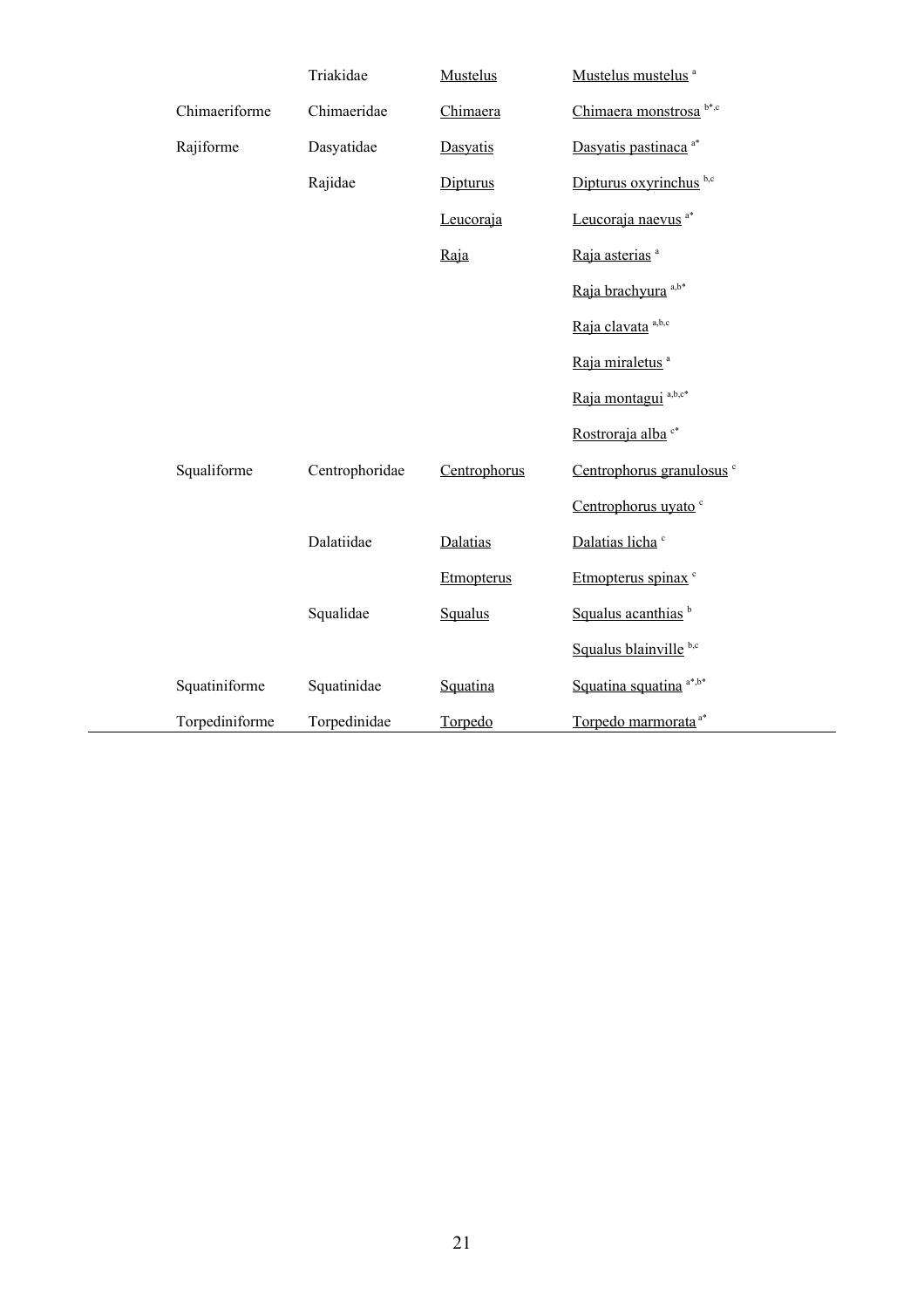### **References**

Anon., 1998. Campagne internationale de chalutage démersal en Méditerranée (MEDITS): manuel des protocoles. Biol. Mar. Medit. 5, 515-572.

Beisel, J.N., Usseglio-Polatera, P., Thomas, S., Moreteau, J.C., 1998. Stream community structure in relation to spatial variation: the influence of mesohabitat characteristics. Hydrobiologia 389, 73- 88.

Beisel, J.N., Usseglio-Polatera, P., Bachmann, V., Moreteau, J. C., 2003. A comparative analysis of evenness index sensitivity. Int. Rev. Hydrobiol. 88, 3-15.

Berger, W.H., Parker, F. L., 1970. Diversity of planktonic Foraminifera in deep sea sediments. Science 168, 1345-1347.

Bertrand, J.A., Gil de Sola, L., Papaconstantinou, C., Relini, G., Souplet , A., 2002a. The general specifications of the MEDITS surveys. Sci. Mar. 66, 9-17.

Bertrand, J.A., Leonori, I., Dremiere, P.Y., Cosimi, G., 2002b. Depth trajectory and performance of a trawl used for an international bottom trawl survey in the Mediterranean. Sci. Mar. 66, 169-182.

Bianchi, G., 1992. Demersal assemblages of the continental shelf and upper slope of Angola. Mar. Ecol. Prog. Ser. 85, 101-120.

Blanchard, F., 2001. Une approche de la dynamique des peuplements de poissons démersaux exploités: analyse comparée de la diversité spécifique dans le golfe de Gascogne (océan Atlantique) et dans le golfe du Lion (mer Méditerranée). Aquat. Living Resour. 14, 29-40.

Boyle, T.P., Smillie, G.M., Anderson, J.C., Beeson, D.R., 1990. A Sensitivity Analysis of 9 Diversity and 7 Similarity Indexes. Research Journal WPCF 62, 749-762.

Cartes, J.E., Grémare, A., Maynou, F., Villora-Moreno, S., Dinet, A., 2002. Bathymetric changes in the distributions of particulate organic matter and associated fauna along a deep sea transect down the Catalan sea slope (north-western Mediterranean). Prog. Oceanogr. 53, 29-56.

Clarke, K.R., Warwick, R.M., 1998. A taxonomic distinctness index and its statistical properties. J. Appl. Ecol. 35, 523-531.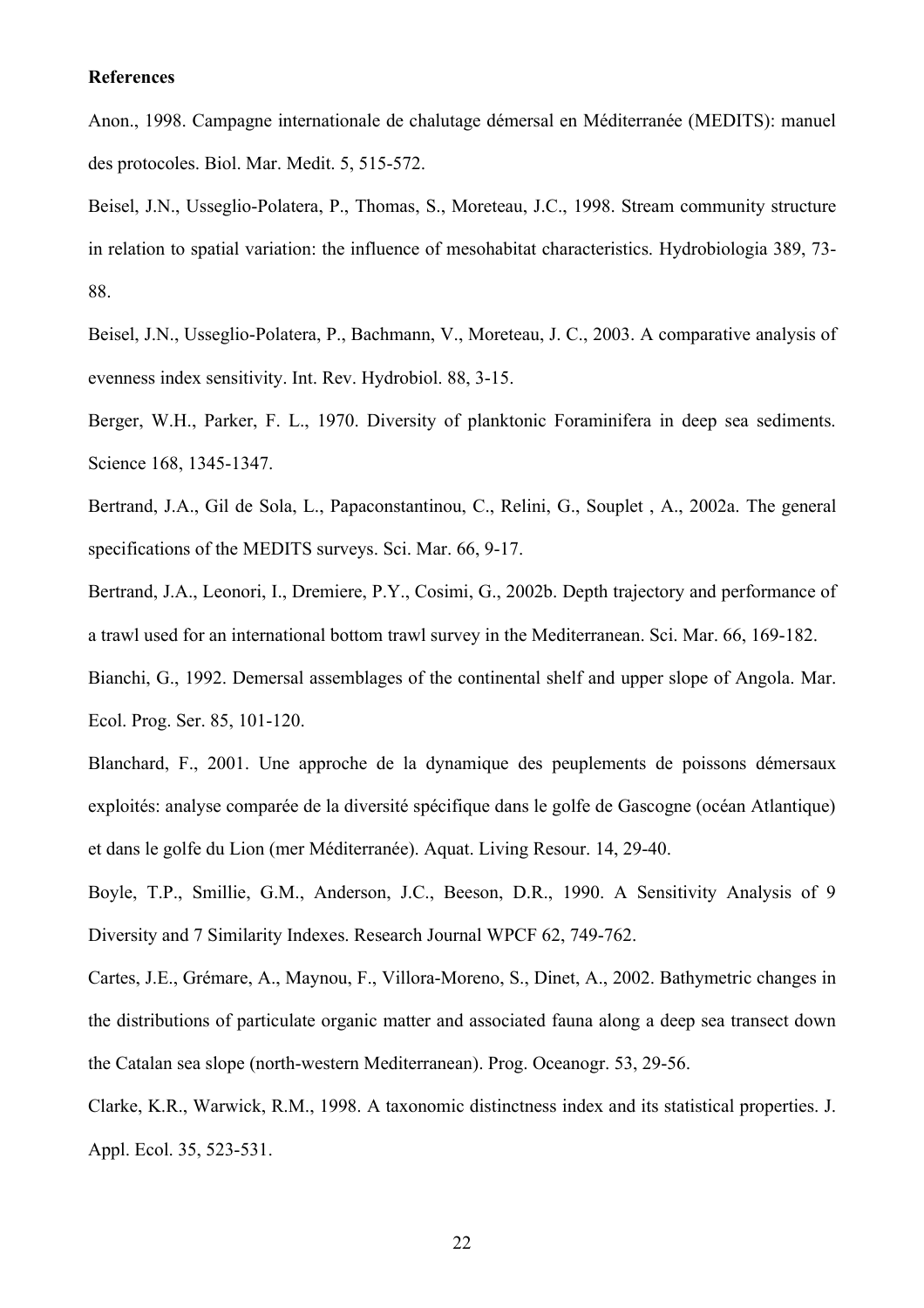Clarke, K.R., Warwick, R.M., 1999. The taxonomic distinctness measure of biodiversity: weighting of step lengths between hierarchical levels. Mar. Ecol. Prog. Ser. 184, 21-29.

Clarke, K.R., Gorley, R.N., 2001. PRIMER v5: User manual (PRIMER- E Ltd, Plymouth, United Kingdom) Plymouth, 91 pp.

Clarke, K.R., Warwick, R.M., 2001. A further biodiversity index applicable to species lists: variation in taxonomic distinctness. Mar. Ecol. Prog. Ser. 216, 265-278.

Colloca, F., Cardinale, M., Belluscio, A., Ardizzone, G.D., 2003. Pattern of distribution and diversity of demersal assemblages in the central Mediterranean sea. Estuar. Coast. Shelf S. 56, 469- 480.

Fiorentini, L., Dremière, P.Y., Leonori, I., Sala, A., Palumbo, V., 1999. Efficiency of the bottom trawl used for the Mediterranean International Trawl Survey (MEDITS). Aquat. Living Resour. 12, 187-205.

Fujita, T., Tadashi, I., Ishito, Y., 1995. Depth-gradient structure on the demersal fish community on the continental shelf and slope off Sendai Bay, Japan. Mar. Ecol. Prog. Ser. 118, 13-23.

Gaertner, J.C., Bertrand, J.A., Souplet, A., 2002. STATIS-CoA: A methodological solution to assess the spatio-temporal organization of species assemblages. Application to the demersal assemblages of the French Mediterranean Sea. Sci. Mar. 66, 221-232.

Gaertner, J.C., Bertrand, J., Gil de sola, L., Durbec, J.P., Ferrandis, E., Souplet, A., 2005a. Large spatial scale variation of demersal fish assemblage structure on the continental shelf of the NW mediterranean sea. Mar. Ecol. Prog. Ser. 297, 245-257.

Gaertner, J.C., Bertrand, J., Samanis, D., Souplet, A., 2005b. Spatio-temporal organization patterns of demersal assemblages of the east of Corsica (Mediterranean Sea). Vie et Milieu 55, 81-89.

Gaertner, J.C., Bertrand, J.A., Relini, G., Papaconstantinou, C., Mazouni, N., Gil de Sola, L., Durbec, J.P., Jukic-Peladic, S., Souplet, A., 2007. Spatial pattern in species richness of fish demersal assemblages on the continental shelf of the northern Mediterranean Sea: a multiscale analysis. Mar. Ecol. Prog. Ser. *in press*.

Gaston, K.J., 1994. Rarity. Chapman and Hall, London, 220 pp.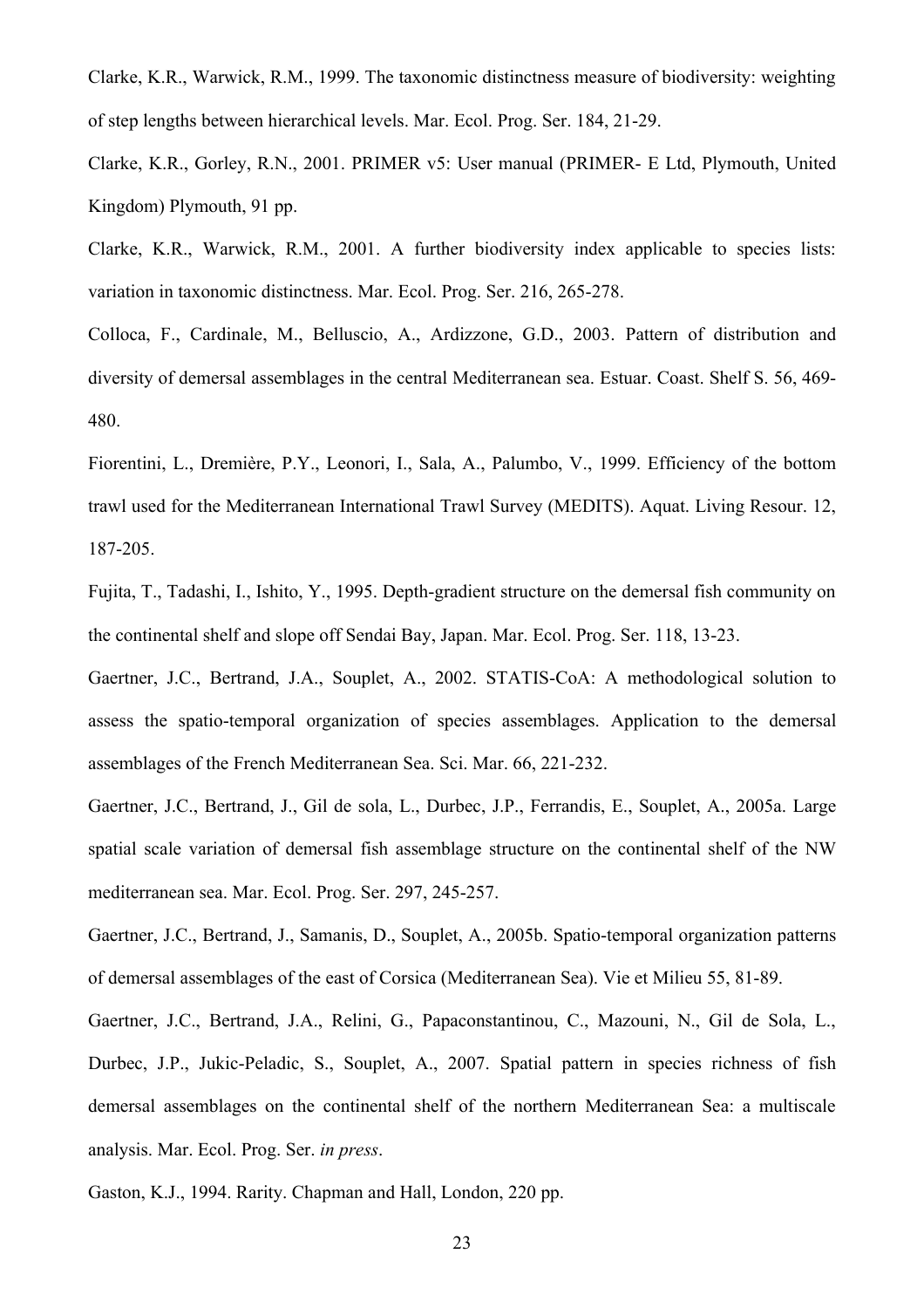Gaston, K.J., and Spicer, V. I., 1998. Biodiversity: an introduction. Blackwell Sci., Oxford, 208 pp. Gooday, A.J., Hughes, J.A., Levin, L.A., 2001. The foraminiferan macrofauna from three North Carolina (USA) slope sites with contrasting carbon flux: a comparison with the metazoan macrofauna. Deep-Sea Res. I 48, 1709-1739.

Gristina, M., Bahri, T., Fiorentino, F., Garofalo, G., 2006. Comparison of demersal fish assemblages in three areas of the Strait of Sicily under different trawling pressure. Fish. Res. 81, 60-71.

Gutzmann, E., Martinez Arbizu, P., Rose, A., Veit-Köhler, G., 2004. Meiofauna communities along an abyssal depth gradient in the Drake Passage. Deep-Sea Res. I 51, 1617-1628.

Heip, C., 1974. A new index measuring evenness. J. Mar. Biol. Assoc. U.K. 54, 555-557.

Ihaka, R. and Gentleman, R., 1996. R: a language for data analysis and graphics. J.

Comput. Graph. Stat., 5, 299-314.

Joliffe, I.T., 1986. Principal Component Analysis. Springer-Verlag, 271 pp.

Labropoulou, M. and Papaconstantinou, C., 2004. Community structure and diversity of demersal fish assemblages: the role of fishery. Sci. Mar. 68, 215-226.

Magnussen, E., 2002. Demersal fish assemblages of Faroe Bank: species composition, distribution, biomass spectrum and diversity. Mar. Ecol. Prog. Ser. 238, 211-225.

Magurran, A.E., 2004. Measuring biological diversity. Blackwell Sci., Oxford, 260 pp.

[Manté, C.](http://apps.isiknowledge.com/WoS/CIW.cgi?SID=S2lbF1FbOm4A765@5iF&Func=OneClickSearch&field=AU&val=Mante+C&ut=000186608300003&auloc=1&curr_doc=1/3&Form=FullRecordPage&doc=1/3), [Claudet, J.](http://apps.isiknowledge.com/WoS/CIW.cgi?SID=S2lbF1FbOm4A765@5iF&Func=OneClickSearch&field=AU&val=Claudet+J&ut=000186608300003&auloc=2&curr_doc=1/3&Form=FullRecordPage&doc=1/3), [Rebzani-Zahaf, C.](http://apps.isiknowledge.com/WoS/CIW.cgi?SID=S2lbF1FbOm4A765@5iF&Func=OneClickSearch&field=AU&val=Rebzani-Zahaf+C&ut=000186608300003&auloc=3&curr_doc=1/3&Form=FullRecordPage&doc=1/3), 2003. Fairly processing rare and common species in multivariate analysis of ecological series - Application to macrobenthic communities from Algiers harbour. Acta Biotheor. 51, 277-294.

Margalef, R., 1958. Information theory in ecology. Gen. Syst. 3, 36-71.

May, R.M., 1975. Patterns of species abundance and diversity. In M. L. Cody, J. M. Diamond, eds., Ecology and Evolution of Communities, Harvard University Press, 81-120.

Mazouni (ed), 2006. Syscolag: the sharing of knowledge as a basis to implement integrated coastal management. Vie et Milieu, 56, 265-345.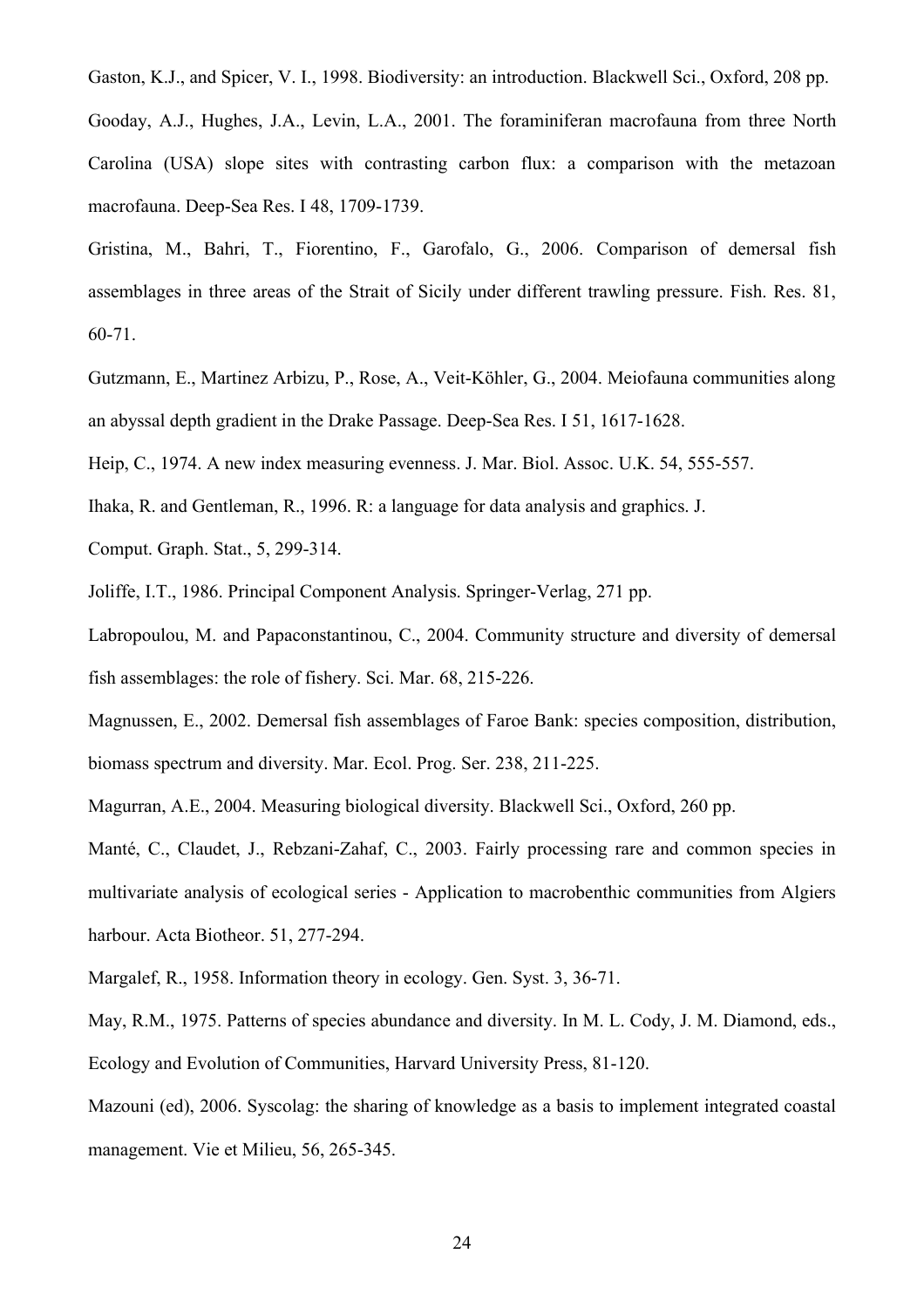Mérigot, B., Bertrand, J.A., Mazouni, N., Manté, C., Durbec, J.P., Gaertner, J.C., 2007. A multicomponent analysis of species diversity of groundfish assemblages on the continental shelf of the Gulf of Lions (northwestern Mediterranean Sea). Estuar. Coast. Shelf S., 73, 123-136.

Moranta, J., Stefanescu, C., Massuti, E., Morales-Nin, B., Lloris, D., 1998. Fish community structure and depth-related trends on the continental slope of the Balearic Islands (Algerian basin, western Mediterranean). Mar. Ecol. Prog. Ser. 171, 247-259.

Peet, R.K., 1974. The measurement of species diversity. Ann. Rev. Ecol. Syst. 5, 285-307.

Purvis, A., Hector, A., 2000. Getting the measure of biodiversity. Nature 405, 212-219.

Ramos-Miranda, J., Mouillot, D., Flores Hernandez, D., Sosa Lopez, A., Chi, T.D., Ayala Perez, L., 2005. Changes in four complementary facets of fish diversity in a tropical coastal lagoon after 18 years: a functional interpretation. Mar. Ecol. Prog. Ser. 304, 1-13.

Relini, G., Bertrand, J., Zamboni, A., 1999. Synthesis of the knowledge on Bottom fishery resources in central Mediterranean (Italy and Corsica). Biol. Mar. Medit. 6 (Suppl. 1), 1-868.

Ricotta, C., De Zuliani, E., Pacini, A., Avena, G.C., 2001. On the mutual relatedness of evenness measures. Comm. Ecol. 2, 51-56.

Rogers, S.I., Clarke, K.R., Reynolds, J.D., 1999. The taxonomic distinctness of coastal bottomdwelling fish communities of the North-east Atlantic. J. Anim. Ecol. 68, 769-782.

Rosenzweig, M.L., 1995. Species diversity in space and time. Cambridge University Press, Cambridge, 458 pp.

Shannon, C.E., Weaver, W., 1949. The Mathematical Theory of Communication. University of Illinois, Urbana, Illinois.

Simpson, E.H., 1949. Measurement of diversity. Nature 163, 688.

Smith, B., Wilson, J.B., 1996. A consumer's guide to evenness indices. Oikos 76, 70-82.

Stora, G., Bourcier, M., Arnoux, A., Gerino, M., Le Champion, J., Gilbert, F., Durbec, J.P., 1999. The deep-sea macrobenthos on the continental slope of the north-western Mediterranean Sea: a quantitative approach. Deep-Sea Res. I 46, 1339-1368.

25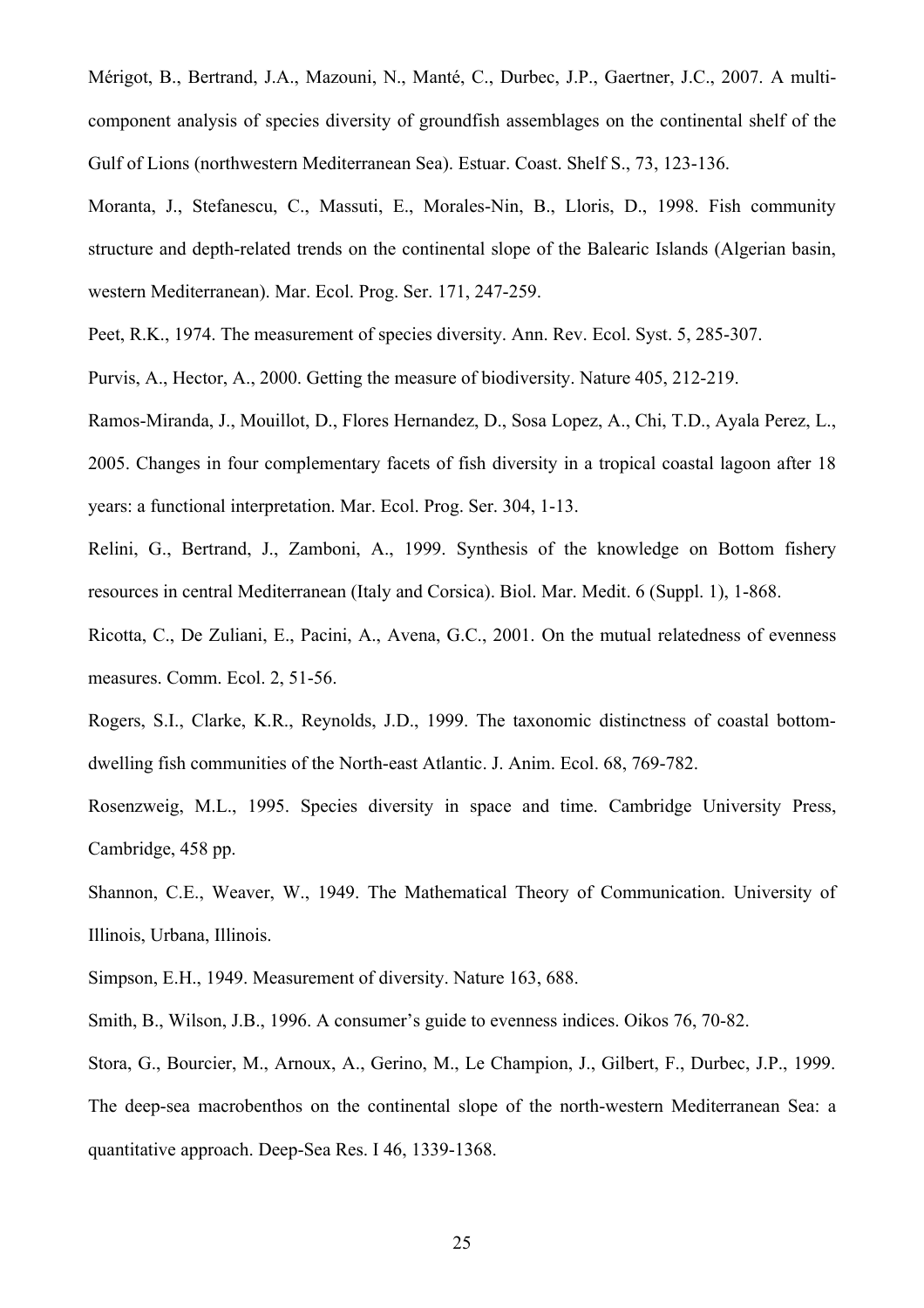- Thomas, C.D., Mallorie, H.C., 1985. Rarity, species richness and conservation: butterflies of the Atlas Mountains in Morocco. Biol. Conserv. 33, 95-117.
- Thurston, M.H., Bett, B.J., Rice, A.L., Jackson, P.A.B., 1994. Variations in the invertebrate abyssal megafauna in the North Atlantic Ocean. Deep-Sea Res. I 41, 1321-1348.
- Tilman, D., 1996. Biodiversity: population versus ecosystem stability. Ecology 77, 350-363.
- von Euler, F., Svensson, S., 2001. Taxonomic distinctness and species richness as measures of functional structure in bird assemblages. Oecologia 129, 304-311.
- Ungaro, N., Marano, C.A., Marsan, R., Martino, M., Marzano, M.C., Strippoli, G., Vlora, A., 1999. Analysis of demersal species assemblages from trawl surveys in the South Adriatic sea. Aquat. Living Resour. 12, 177-185.
- Warwick, R.M., Clarke, K.R., 1995. New biodiversity measures reveal a decrease in taxonomic distinctness with increasing stress. Mar. Ecol. Prog. Ser. 129, 301-305.
- Warwick, R.M., Clarke, K.R., 1998. Taxonomic distinctness and environmental assessment. J. Anim. Ecol. 35, 532-543.
- Wilsey, B.J., Chalcraft, D.R., Bowles, C.M., Willig, M.R., 2005. Relationships among indices suggest that richness is an incomplete surrogate for grassland biodiversity. Ecology 86, 1178-1184.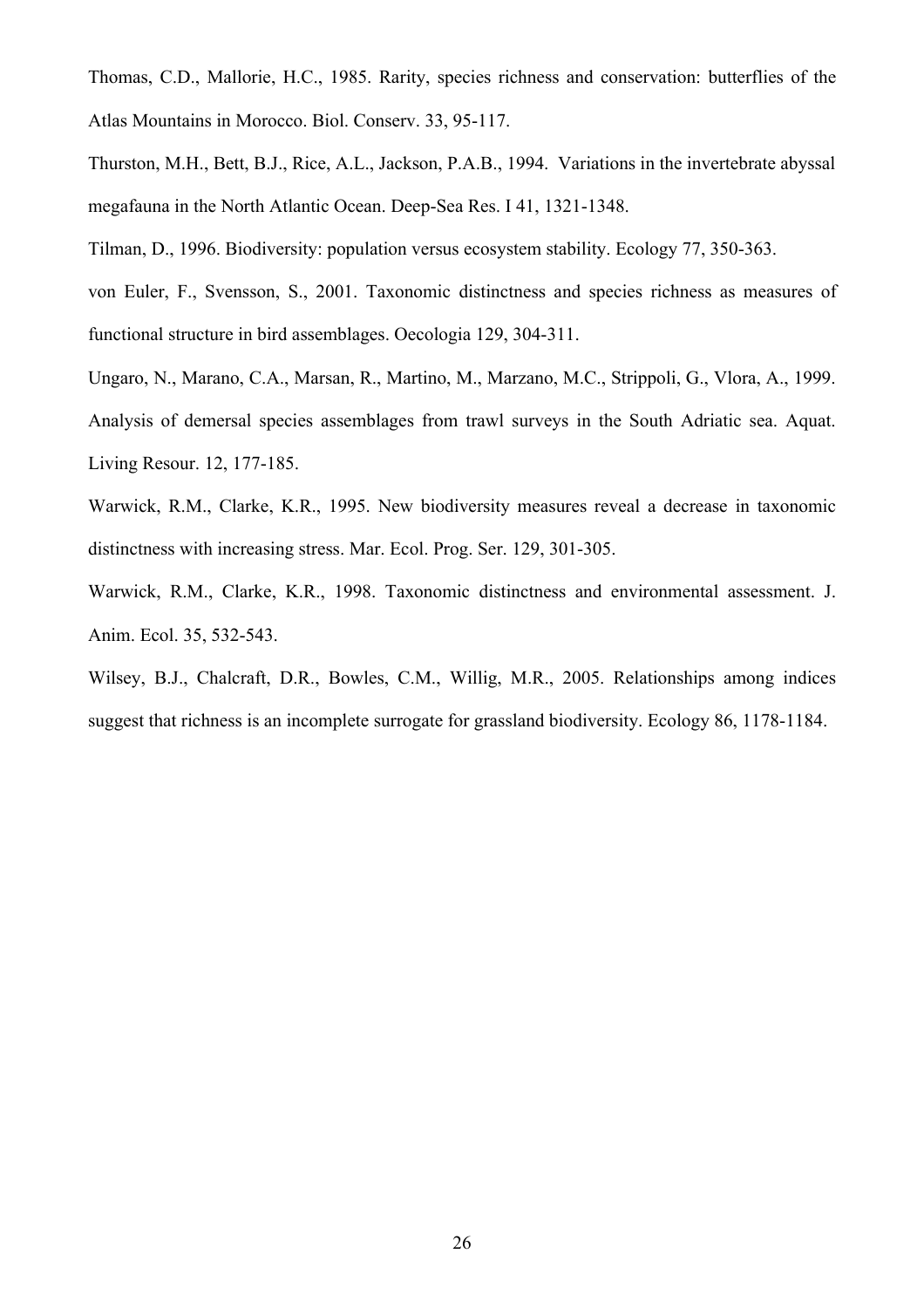# **Figures**



Fig. 1: Map of the study area, showing location of stations.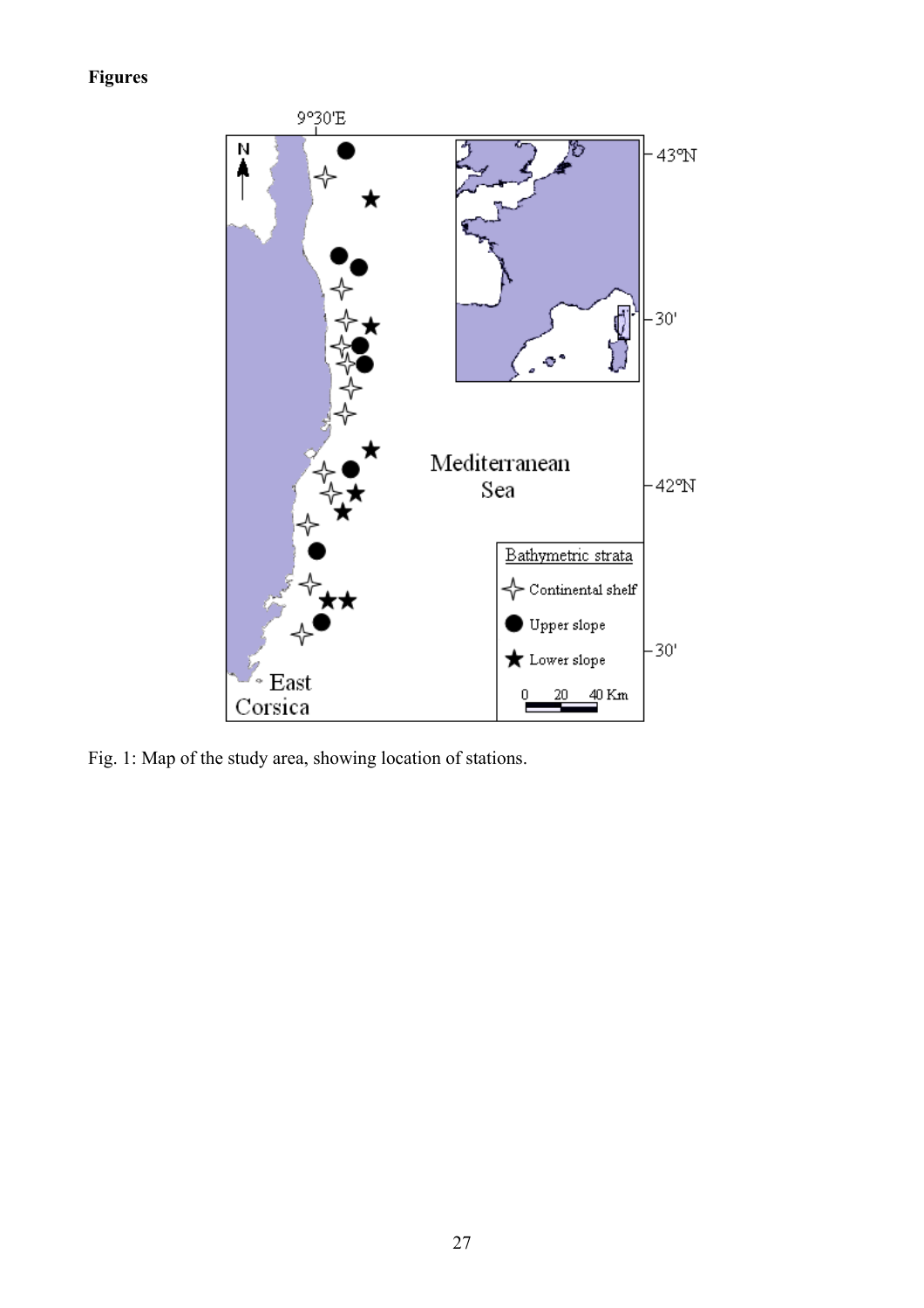

Fig. 2: Correlation circle of the PCA based on rank correlation matrices calculated between 12 species diversity descriptors analysed a) on the continental shelf ( $n = 38$ ), b) on the upper slope ( $n =$ 18) and c) on the lower slope  $(n = 23)$ .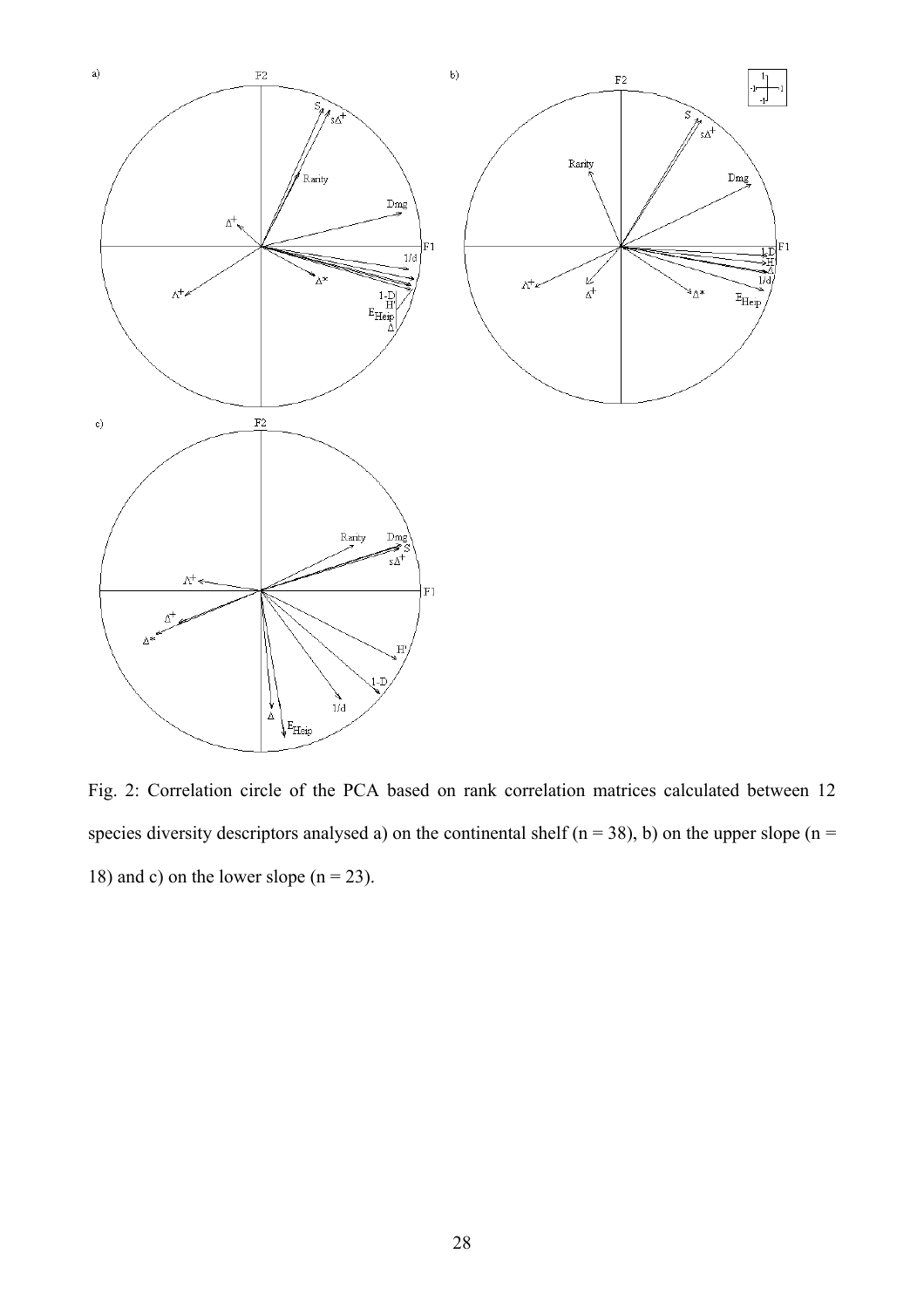Table 1: Species diversity components and descriptors studied.  $x_i$  ( $i = 1, ..., S$ ) denotes the abundance of the *i*th species,  $N (= \sum_i x_i)$  is the total number of individuals in the sample,  $p_i (= x_i / N)$ is the proportion of all individuals belonging to species  $i$ ,  $N_{\text{max}}$  is the number of individuals of the most abundant species.  $\omega_{ij}$  is the "distinctness weight" given to the path length linking species *i* to the first common node with species *j* in the hierarchical classification, the double summations are over all pairs of species *i* and *j*.

| Component                            | Descriptor name                           | Formula                                                                                       | <b>Expected properties</b>                                                                                                                                 | Reference                    |
|--------------------------------------|-------------------------------------------|-----------------------------------------------------------------------------------------------|------------------------------------------------------------------------------------------------------------------------------------------------------------|------------------------------|
| Number<br>of species                 | Species density                           | $S =$ Number<br>of species by trawl                                                           | Standardize species<br>richness per unit area                                                                                                              |                              |
|                                      | Margalef                                  | $D_{mg} = \frac{(S-1)}{\ln(N)}$                                                               | Adjusted species<br>richness by $N$                                                                                                                        | Margalef (1958)              |
| Rarity                               | Rarity                                    | Number of species<br>with less than $5\%$<br>of occurrence                                    | Define rarity in term<br>of species range size                                                                                                             |                              |
| Evenness                             | Heip                                      | $E_{\text{\tiny{Heip}}} = \frac{\exp(H^{\prime}) - 1}{S - 1}$                                 | Sensitive to<br>rare species                                                                                                                               | Heip (1974)                  |
|                                      | <b>Berger Parker</b>                      | $\frac{1}{d} = \frac{N}{N_{\text{max}}}$                                                      | Sensitive to<br>dominant species                                                                                                                           | Berger and Parker (1970)     |
| Number of<br>$species +$<br>evenness | Shannon-Wiener                            | $H' = -\sum_{i=1}^{S} p_i \log p_i$                                                           | Sensitive to<br>rare species                                                                                                                               | Shannon and<br>Weaver (1949) |
|                                      | Simpson diversity                         | 1- D = 1- $(\sum^s p_i^2)$                                                                    | Sensitive to<br>dominant species                                                                                                                           | Simpson (1949)               |
| Species<br>taxonomy                  | Taxonomic<br>diversity                    | $\Delta = 2 \frac{\sum_{i} \sum_{i \in j} \omega_{ij} x_i x_j}{N(N-1)}$                       | Extension of 1-D<br>including taxonomic<br>relatedness                                                                                                     | Warwick and Clarke (1995)    |
|                                      | Taxonomic<br>distinctness                 | $\Delta^* = \frac{\sum \sum_{i < j} \omega_{ij} x_i x_j}{\sum \sum_{i < j} \sum_{i} x_i x_j}$ | Form of $\Delta$ limiting<br>the influence of species<br>dominance, reflecting<br>pure taxonomic<br>relatedness                                            | Warwick and Clarke (1995)    |
|                                      | Average<br>taxonomic<br>distinctness      | $\Delta^+ = 2 \frac{\sum_{i \in J} \omega_{ij}}{S(S-1)}$                                      | Equivalent to $\Delta$ and $\Delta$ *<br>in presence-absence data                                                                                          | Clarke and Warwick (1998)    |
|                                      | Variation in<br>taxonomic<br>distinctness | where $\varpi = \Delta^+$                                                                     | $\Lambda^+ = 2 \frac{\sum_{i \in J} (\omega_{ij} - \overline{\omega})^2}{S(S-1)}$ Evenness of the taxonomic<br>level distribution in the<br>taxonomic tree | Clarke and Warwick (2001)    |
|                                      | Total taxonomic<br>distinctness           | $S\Delta^+ = \frac{\sum_{i$                                                                   | Measure of total<br>taxonomic breadth                                                                                                                      | Clarke and Warwick (2001)    |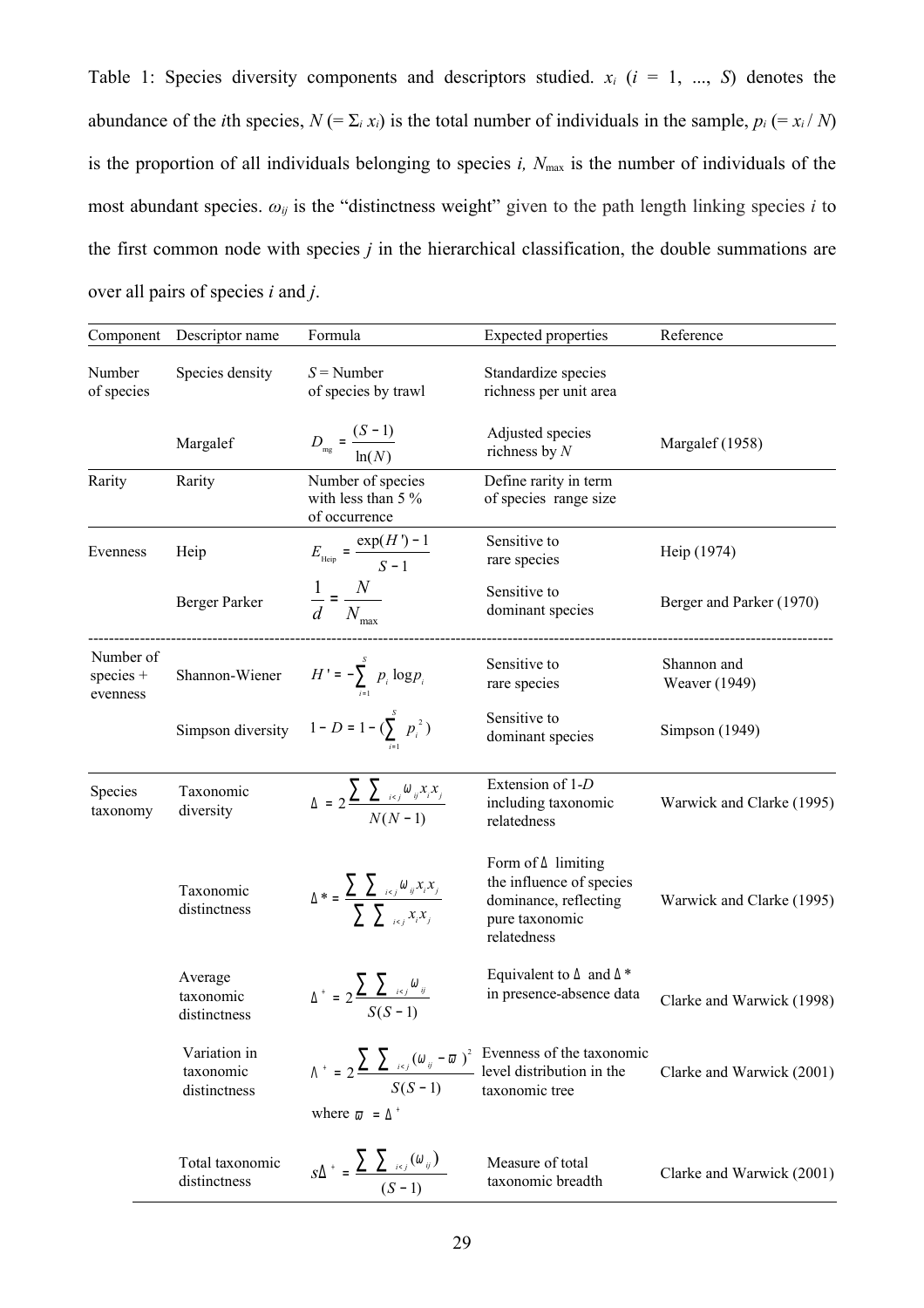|                                | Continental shelf | Upper slope | Lower slope                          |              |
|--------------------------------|-------------------|-------------|--------------------------------------|--------------|
| No hauls                       | 38                | 18          | 23                                   |              |
| Mean sweep area $(Km2)$        | 0.05              | 0.11        | 0.10                                 |              |
| No individuals/Km <sup>2</sup> | 119345            | 41044       | 2917                                 |              |
| Species richness               | 73                | 58          | 64                                   |              |
| No Species Osteichtyes         | 62                | 47          | 52                                   |              |
| No Species Chondrichthyes      | 11                | 11          | 12                                   |              |
| No Family                      | 36                | 35          | 38                                   |              |
| $\boldsymbol{S}$               | 23.11(4.13)       |             | 22.44 (3.24)<br>19.48 (3.09)         |              |
| $D_{\rm mg}$                   | 2.86(0.75)        | 2.67(0.46)  | 3.28(0.50)                           |              |
| H'                             | 1.34(0.68)        | 1.61(0.29)  | 2.22(0.19)                           |              |
| $1-D$                          | 0.52(0.25)        | 0.69(0.09)  | 0.84(0.04)                           |              |
| $E_{\rm{Heip}}$                | 0.16(0.13)        | 0.19(0.07)  | 0.45(0.07)                           |              |
| 1/d                            | 1.82(0.78)        | 2.02(0.44)  | 3.96(1.08)                           |              |
| $\Delta$                       | 28.86 (           | 15.58)      | 56.98 (8.50)<br>69.71 (              | 3.54)        |
| $\Delta^*$                     | 54.37 (           | 6.63)       | 84.02 (2.78)                         | 82.35 (4.61) |
| $\Delta^+$                     | 64.30 (1.82)      | 84.64 (     | 1.10)                                | 84.58 (1.94) |
| $\Lambda^+$                    | 205.56(31.69)     |             | 195.11(18.38)<br>210.25 (27.60)      |              |
| $\mathrm{s}\Delta^+$           | 1488.59 (270.51)  |             | 1898.69 (266.66)<br>1644.42 (245.56) |              |
| Rarity                         | 0.47(0.69)        | 0.89(1.02)  | 0.83(1.03)                           |              |

Table 2: General characteristics of the surveys 1995-1999 along the east coast of Corsica.

|  |  |  |  |  | Mean values of diversity indices are indicated with their standard deviation. |  |
|--|--|--|--|--|-------------------------------------------------------------------------------|--|
|  |  |  |  |  |                                                                               |  |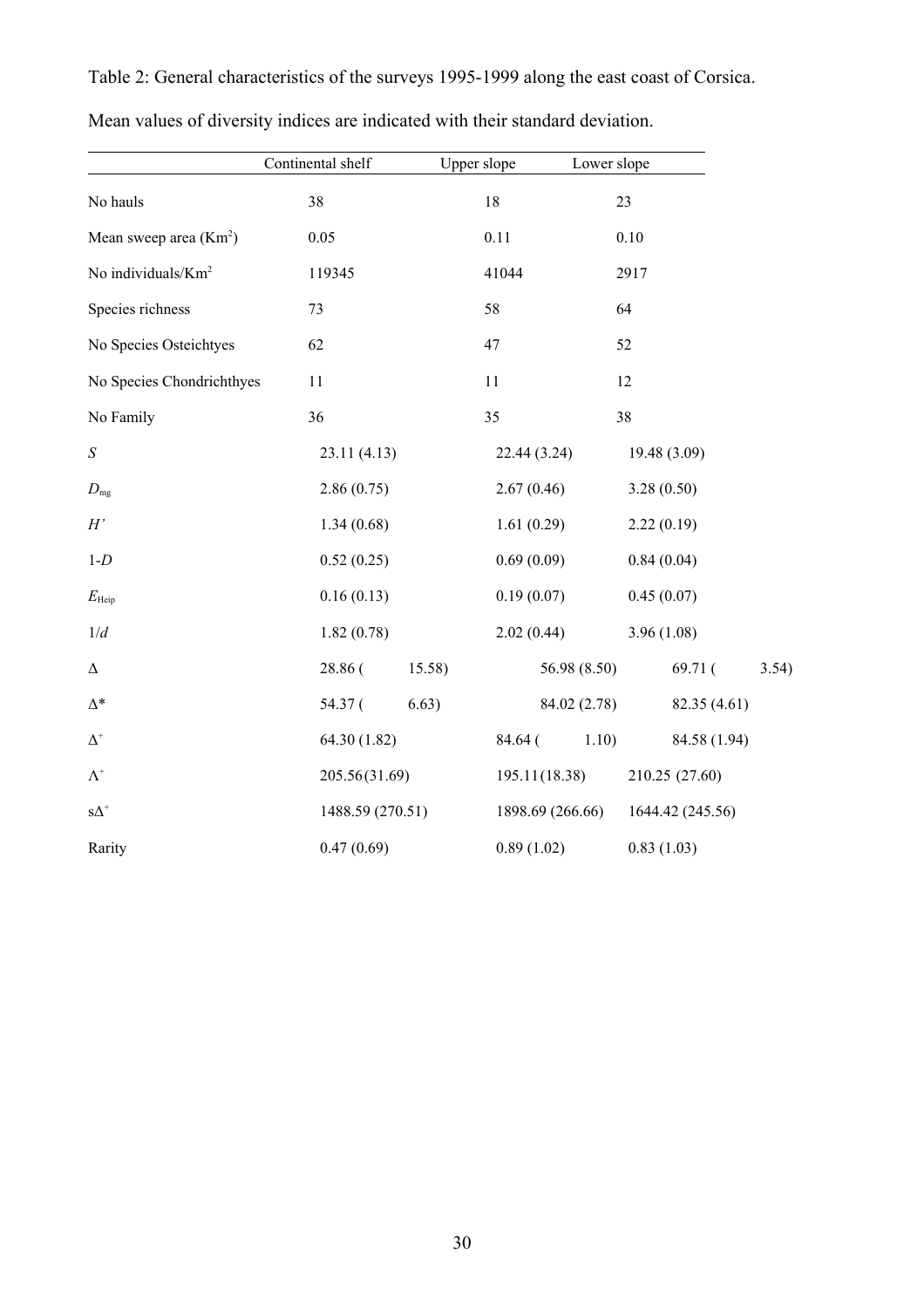| Species                       | Dominance $(\% )$ | Cumulative dominance (%) |
|-------------------------------|-------------------|--------------------------|
| Continental shelf             |                   |                          |
| Spicara smaris                | 77.47             | 77.47                    |
| Mullus barbatus               | 4.05              | 81.52                    |
| Centracanthus cirrus          | 3.65              | 85.18                    |
| Trachurus mediterraneus       | 2.37              | 87.55                    |
| Trachurus trachurus           | 2.09              | 89.64                    |
| Spicara maena                 | 1.68              | 91.32                    |
| Serranus hepatus              | 1.20              | 92.52                    |
| Sardina pilchardus            | 0.91              | 93.43                    |
| Lepidotrigla cavillone        | 0.90              | 94.33                    |
| Macroramphosus scolopax       | 0.60              | 94.93                    |
|                               |                   |                          |
| <b>Upper Slope</b>            |                   |                          |
| Gadiculus argenteus argenteus | 35.37             | 35.37                    |
| Capros aper                   | 19.23             | 54.60                    |
| Chlorophthalmus agassizi      | 12.15             | 66.74                    |
| Micromesistius poutassou      | 8.33              | 75.08                    |
| Scyliorhinus canicula         | 4.70              | 79.78                    |
| Galeus melastomus             | 3.77              | 83.54                    |
| Argentina sphyraena           | 3.54              | 87.08                    |
| Lepidotrigla dieuzeidei       | 2.26              | 89.34                    |
| Aspitrigla cuculus            | 2.14              | 91.48                    |
| Macroramphosus scolopax       | 1.47              | 92.95                    |
|                               |                   |                          |
| Lower Slope                   |                   |                          |
| Galeus melastomus             | 20.92             | 20.92                    |
| Hymenocephalus italicus       | 19.30             | 40.22                    |
| Caelorinchus caelorhincus     | 9.77              | 49.99                    |
| Phycis blennoides             | 8.35              | 58.34                    |
| Nezumia sclerorhynchus        | 7.30              | 65.64                    |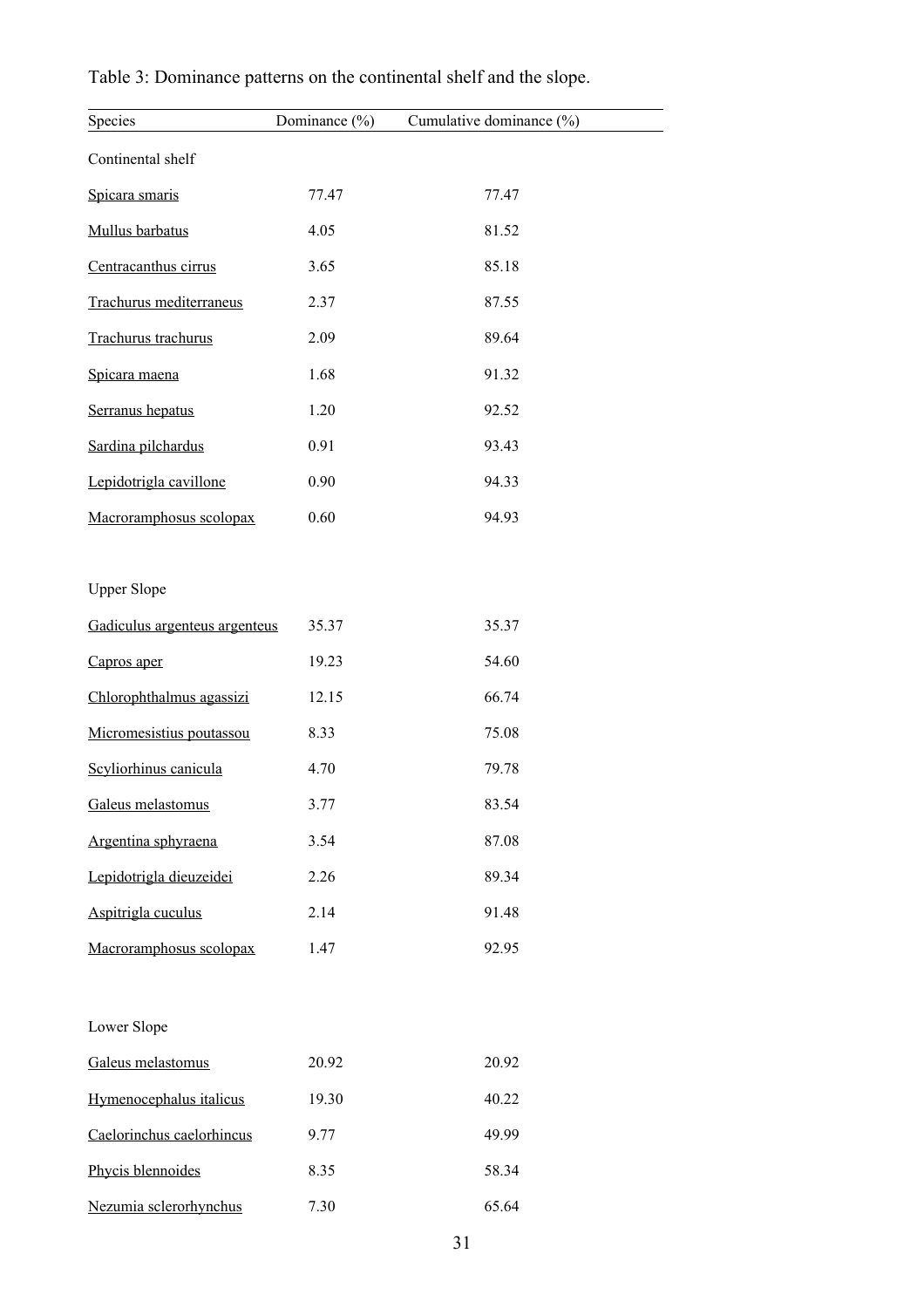| Helicolenus dactylopterus     | 6.38 | 72.02 |
|-------------------------------|------|-------|
| <u>dactylopterus</u>          |      |       |
| Hoplostethus mediterraneus    | 5.21 | 77.23 |
| mediterraneus                 |      |       |
| Etmopterus spinax             | 4.88 | 82.11 |
| Chlorophthalmus agassizi      | 3.50 | 85.61 |
| Gadiculus argenteus argenteus | 2.40 | 88.01 |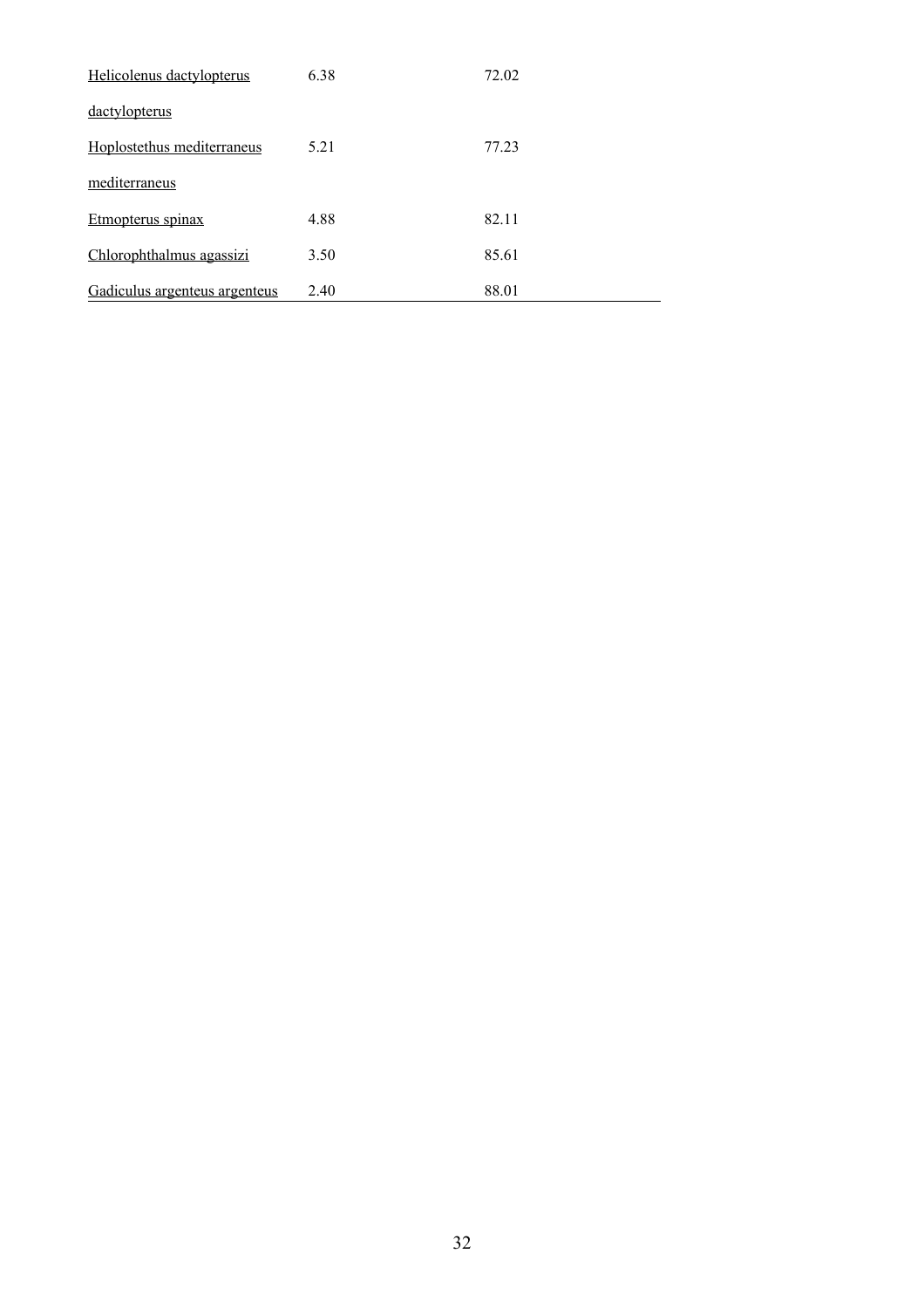Table 4: Spearman rank correlation coefficients calculated between all the species diversity descriptors considered a) on the continental shelf, b) on the upper slope and c) on the lower slope. All correlations are significant with  $p < 0.05$ , except for underlined values. The Spearman coefficient distribution under null hypothesis was approximated by a normal distribution with mean equal to 0 and standard deviation equal to  $1/\sqrt{(n-1)}$ .

a)

|                                  | $\boldsymbol{S}$ | $D_{mg}$       | H'      | $1-D$                                                                | $E_{\text{Heip}}$ | $1/d$   | $\Delta$ | $\Delta^*$ | $\Delta^{\scriptscriptstyle +}$ | $\Lambda^{\scriptscriptstyle{+}}$ | $\mathrm{S}\Delta^+$            | Rarity |
|----------------------------------|------------------|----------------|---------|----------------------------------------------------------------------|-------------------|---------|----------|------------|---------------------------------|-----------------------------------|---------------------------------|--------|
| $\boldsymbol{S}$                 | 1.00             |                |         |                                                                      |                   |         |          |            |                                 |                                   |                                 |        |
| $D_{\rm mg}$                     | 0.53             | 1.00           |         |                                                                      |                   |         |          |            |                                 |                                   |                                 |        |
| H'                               | 0.23             | 0.80           | 1.00    |                                                                      |                   |         |          |            |                                 |                                   |                                 |        |
| $1-D$                            | 0.21             | 0.74           | 0.97    | 1.00                                                                 |                   |         |          |            |                                 |                                   |                                 |        |
| $E_{\text{Heip}}$                | 0.17             | 0.78           | 0.96    | 0.93                                                                 | 1.00              |         |          |            |                                 |                                   |                                 |        |
| 1/d                              | 0.24             | 0.66           | 0.9     | 0.91                                                                 | 0.93              | 1.00    |          |            |                                 |                                   |                                 |        |
| Δ                                | 0.18             | 0.78           | 0.97    | 0.97                                                                 | 0.94              | 0.90    | 1.00     |            |                                 |                                   |                                 |        |
| $\Delta^*$                       | 0.02             | 0.33           | 0.29    | 0.27                                                                 | 0.36              | 0.32    | 0.40     | 1.00       |                                 |                                   |                                 |        |
| $\Delta^{\scriptscriptstyle +}$  | $-0.06$          | $\overline{0}$ | $-0.15$ | $-0.16 - 0.08$                                                       |                   | $-0.16$ | $-0.08$  | 0.30       | 1.00                            |                                   |                                 |        |
| $\Lambda^{\scriptscriptstyle +}$ | $-0.37$          | $-0.38$        | $-0.41$ | $-0.35$                                                              | $-0.39$           | $-0.37$ | $-0.28$  | 0.25       | 0.37                            | 1.00                              |                                 |        |
| $\mathrm{s}\Delta^{\mathrm{+}}$  | 0.97             | 0.52           | 0.20    | 0.17                                                                 | 0.14              | 0.19    | 0.15     | 0.07       | 0.13                            | $-0.30$                           | 1.00                            |        |
| Rarity 0.38                      |                  | 0.34           | 0.11    | 0.10                                                                 | 0.07              | 0.07    | 0.15     | 0.23       | 0.11                            |                                   | $-0.15$ 0.38 1.00               |        |
| b)                               |                  |                |         |                                                                      |                   |         |          |            |                                 |                                   |                                 |        |
|                                  |                  |                |         |                                                                      |                   |         |          |            |                                 |                                   |                                 |        |
|                                  | $\boldsymbol{S}$ | $D_{mg}$       | H'      | $1-D$                                                                | $E_{\text{Heip}}$ | 1/d     | Δ        | $\Delta^*$ | $\Delta^{\scriptscriptstyle +}$ | $\Lambda^{\scriptscriptstyle +}$  | $\mathrm{s}\Delta^{\mathrm{+}}$ | Rarity |
| $\boldsymbol{S}$<br>$D_{mg}$     | 1.00<br>0.82     | 1.00           |         |                                                                      |                   |         |          |            |                                 |                                   |                                 |        |
| H'                               | 0.18             | 0.57           | 1.00    |                                                                      |                   |         |          |            |                                 |                                   |                                 |        |
| $1-D$                            | 0.12             | 0.48           | 0.94    | 1.00                                                                 |                   |         |          |            |                                 |                                   |                                 |        |
| $E_{\text{Heip}}$                | $-0.18$ 0.25     |                | 0.88    | 0.88                                                                 | 1.00              |         |          |            |                                 |                                   |                                 |        |
| 1/d                              | $-0.04$ 0.38     |                | 0.85    | 0.95                                                                 | 0.88              | 1.00    |          |            |                                 |                                   |                                 |        |
| Δ                                |                  | $-0.05$ 0.39   | 0.93    | 0.93                                                                 | 0.92              | 0.89    | 1.00     |            |                                 |                                   |                                 |        |
| $\Delta^*$                       |                  |                |         | $-0.27$ 0.10 0.39 0.33 0.39 0.33 0.58 1.00                           |                   |         |          |            |                                 |                                   |                                 |        |
| $\Delta^{\scriptscriptstyle +}$  |                  |                |         | $-0.22$ $-0.48$ $-0.27$ $-0.29$ $-0.20$ $-0.34$ $-0.26$ $-0.09$ 1.00 |                   |         |          |            |                                 |                                   |                                 |        |

 $s\Delta^+$ 1.00 0.81 0.17 0.10 -0.20 -0.06 -0.06 -0.25 -0.21 0.04 1.00

Rarity 0.16 -0.06 -0.17 -0.21 -0.15 -0.19 -0.18 -0.51 -0.28 0.18 -0.06 1.00